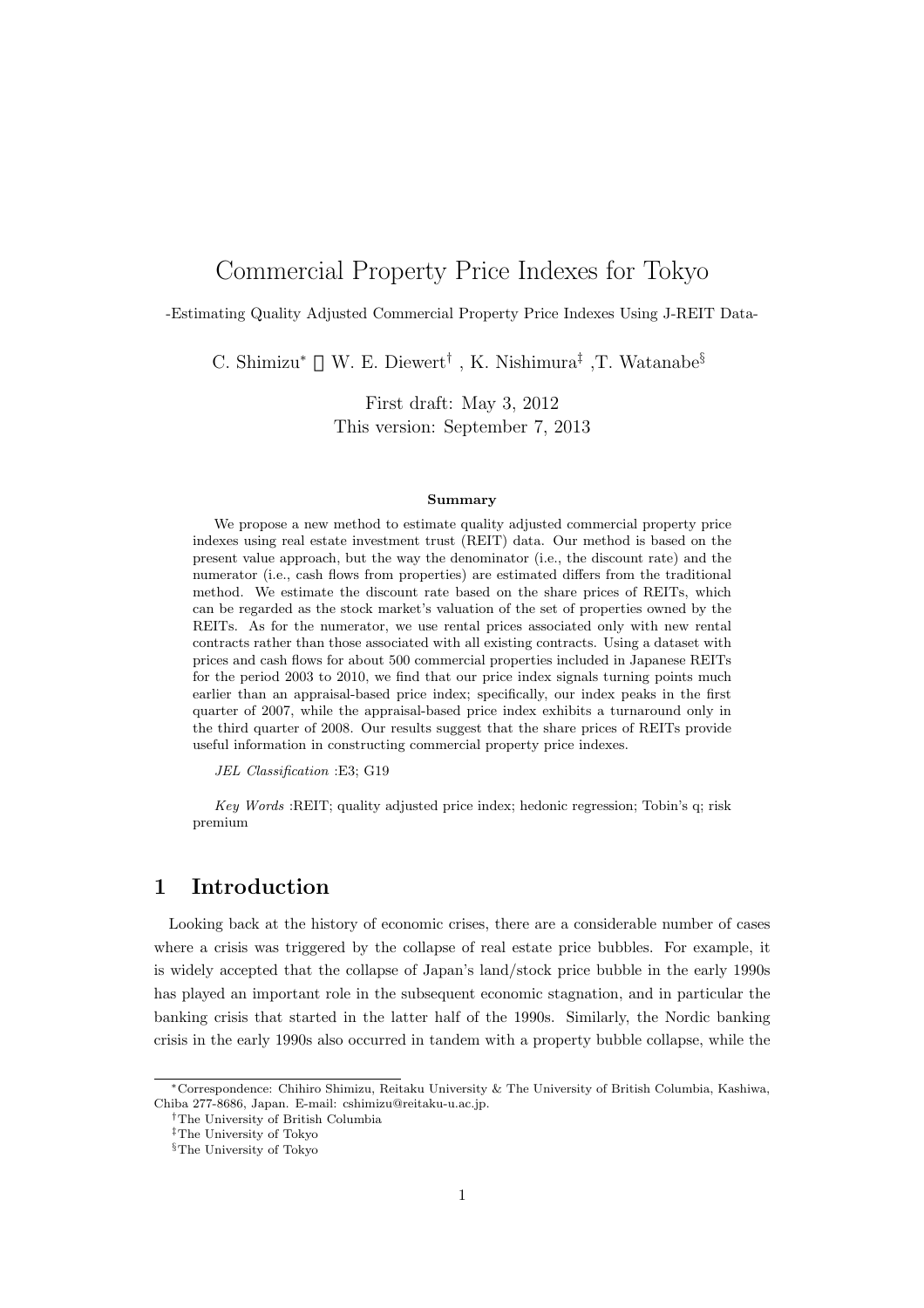global financial crisis that began in the U.S. in 2008 and the recent European debt crisis were also triggered by the collapse of bubbles in the property and financial markets.

Against this background, the importance of obtaining accurate measures of property prices is widely acknowledged, and active efforts are being made to develop property price indexes. For example, the Handbook on Residential Property Prices Indices published in 2011 jointly by Eurostat and other international organizations provides guidelines for constructing housing price indexes.<sup>1</sup> When it comes to non-residential property price indexes, however, the development of such indexes is an area where both public institutions and the private sector are lagging behind, and there are few academic studies. Given this situation, the purpose of the present paper is to propose a new method to construct price indexes for commercial properties.

For most industrial countries, including Japan, the U.S., and the U.K., commercial property price indexes have been produced using appraisal prices. For example, in Japan, the government has been conducting the "Land Price Survey" since 1970, which provides price information not only on land for residential use, but also on land for commercial and industrial use. Moreover, the "Urban Land Price Index" has been published by a quasi-public institution since 1926 which provides land prices for 230 major cities in Japan. These indexes are all based on appraisal prices rather than transaction prices. With these indexes being used, questions have been raised about whether fluctuations in appraisal-based property price indexes diverge from actual market conditions. However, in most countries, including Japan, transaction volumes are much smaller for commercial properties than for residential properties, so that the availability of transaction price data is extremely limited. This makes it difficult to apply standard methods widely used in constructing residential property indexes, such as the hedonic price method and the repeat sales method, to commercial properties.

Given the limited availability of transaction price data, we propose in this paper to employ the present value approach in constructing commercial property price indexes. Employing the present value approach in estimating commercial property prices is not new. In fact, several versions of the present value approach have already been adopted by practitioners, especially by appraisers. However, in our method, the way the denominator (i.e., the discount rate) and the numerator (i.e., cash flow from properties) are estimated differs from the traditional method.

First, we estimate the discount rate using the stock market valuation of the set of properties owned by a real estate investment trust (REIT). Specifically, REITs disclose information on the appraisal value of each property owned by the REIT and on the net operating income (NOI) from it. The capitalization rate (or the cap rate) is usually calculated by dividing the NOI from properties by the appraisal value of the properties. However, we divide the NOI not by the appraisal price but by the share price of the REIT to obtain an alternative measure of the cap rate. Second, as for the numerator (cash flow from properties), we use rental

<sup>1</sup>The Handbook is available online at http://epp.eurostat.ec.europa.eu/portal/page/portal/hicp/methodology/owner occupied housing hpi/rppi handbook..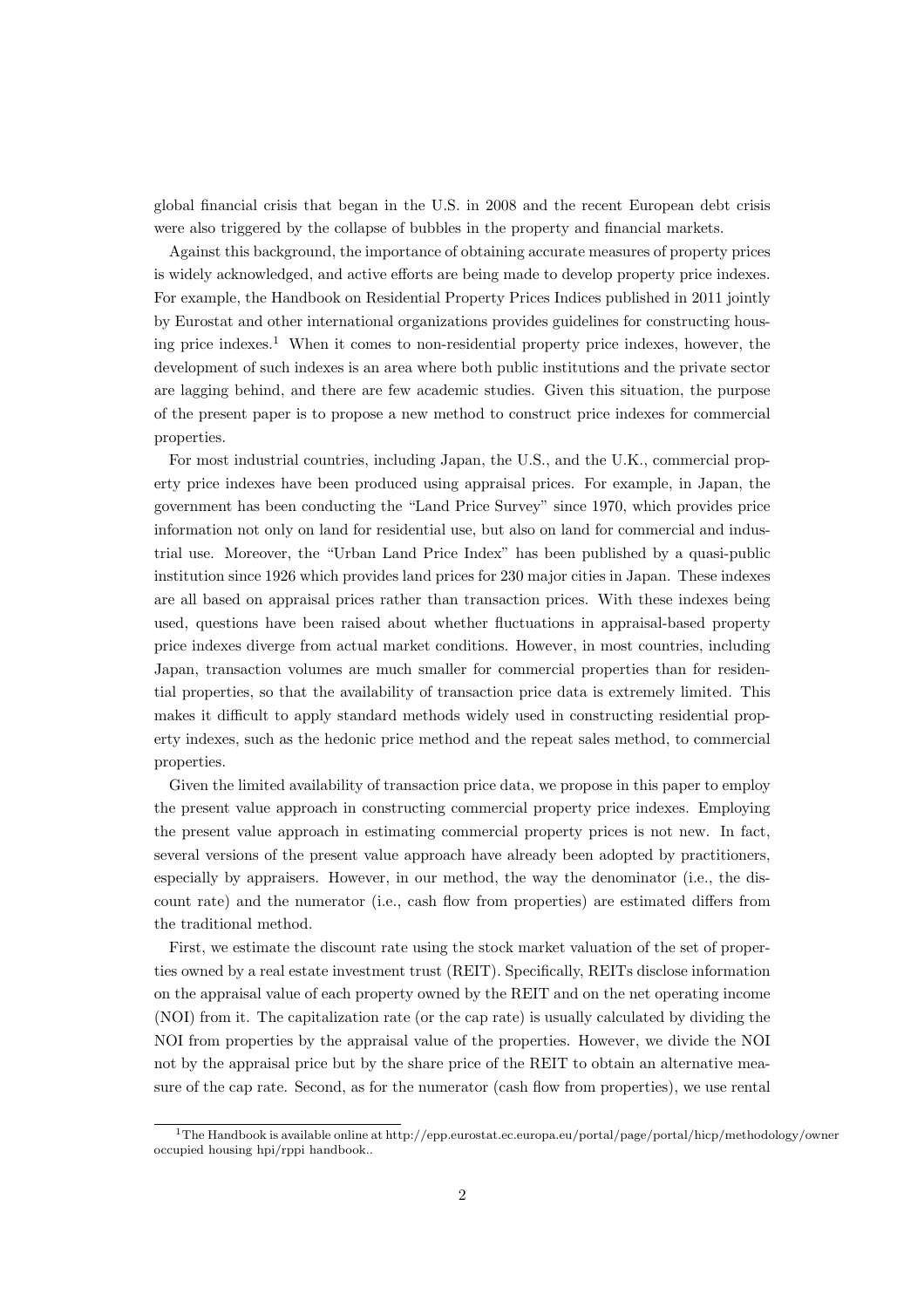prices associated with new contracts made in a particular year rather than those associated with the entire contracts existing at a particular point in time. It is widely recognized that ongoing rent based on leases agreed in the past deviates from the rent associated with a new contract made today, and that rent indexes using rent data on existing contracts tend to lag behind rent indexes using rent data on new contracts.<sup>2</sup> Therefore, future cash flows from properties can be predicted more precisely by employing rents associated with new contracts.

Using a dataset with prices and cash flows for about 500 commercial properties included in Japanese REITs for the period 2003 to  $2010<sup>3</sup>$  we find that the discount rate implied by stock market prices exhibits higher volatility than the one estimated using appraisal prices. We also find that the rents associated with new contracts respond more quickly to shocks to the property market. The estimated stock market-based index signals turning points earlier than the traditional measure based on appraisal prices: for example, the stock market-based index hits a peak in the first quarter of 2007, while the appraisal price-based index exhibits a turnaround only in the third quarter of 2008.

The rest of the paper is organized as follows. Section 2 provides an overview of issues related to the estimation of commercial property price indexes. Section 3 then explains our methodology and the data we use. Next, Section 4 shows our empirical results. Section 5 concludes the paper.

# **2 Data sources and quality adjustments of commercial property price indexes**

In this section, we provide a brief overview of commercial property price indexes currently available in Japan, the U.S., and the U.K. and discuss some issues related to the construction of these indexes. Table 1 presents a list of the major indexes currently available. Regarding the sources for price data, three different types can be distinguished. The first type of source is appraisal prices, which are used for the Urban Land Price Index in Japan, the NCREIF Property Index in the U.S., and the IPD indexes in the U.K. Note that Japan's Urban Land Price Index is only for land (i.e., it does not cover buildings), while the IPD and NCREIF indexes cover both land and buildings. The second type of source is transaction prices, which are used in the Moody's/RCA Commercial Property Price Index (CPPI) and the MIT/CRE's transaction-based index (TBI). The third type of source is the share prices of REITs, which are used in the FTSE NAREIT (National Association of Real Estate Investment Trusts) PureProperty Index that started in 2012.

<sup>2</sup>See Shimizu et al. (2010a) for details on the discrepancy in rental prices between new contracts and existing contracts in the case of residential properties.

<sup>3</sup>The amount of office investment via REITs for Japan stood at 4.6 trillion yen, accounting for 49 percent of overall property investments. According to estimates by International Property Databank (IPD), as of March 2012, the corresponding figures were 34 percent for the U.S., 30 percent for the U.K., 52 percent for France, 45 percent for Germany, and 44 percent for Australia. See, for example, Ooi et al. (2006) and Ooi et al. (2011) for more on REIT markets in Japan and other Asian countries.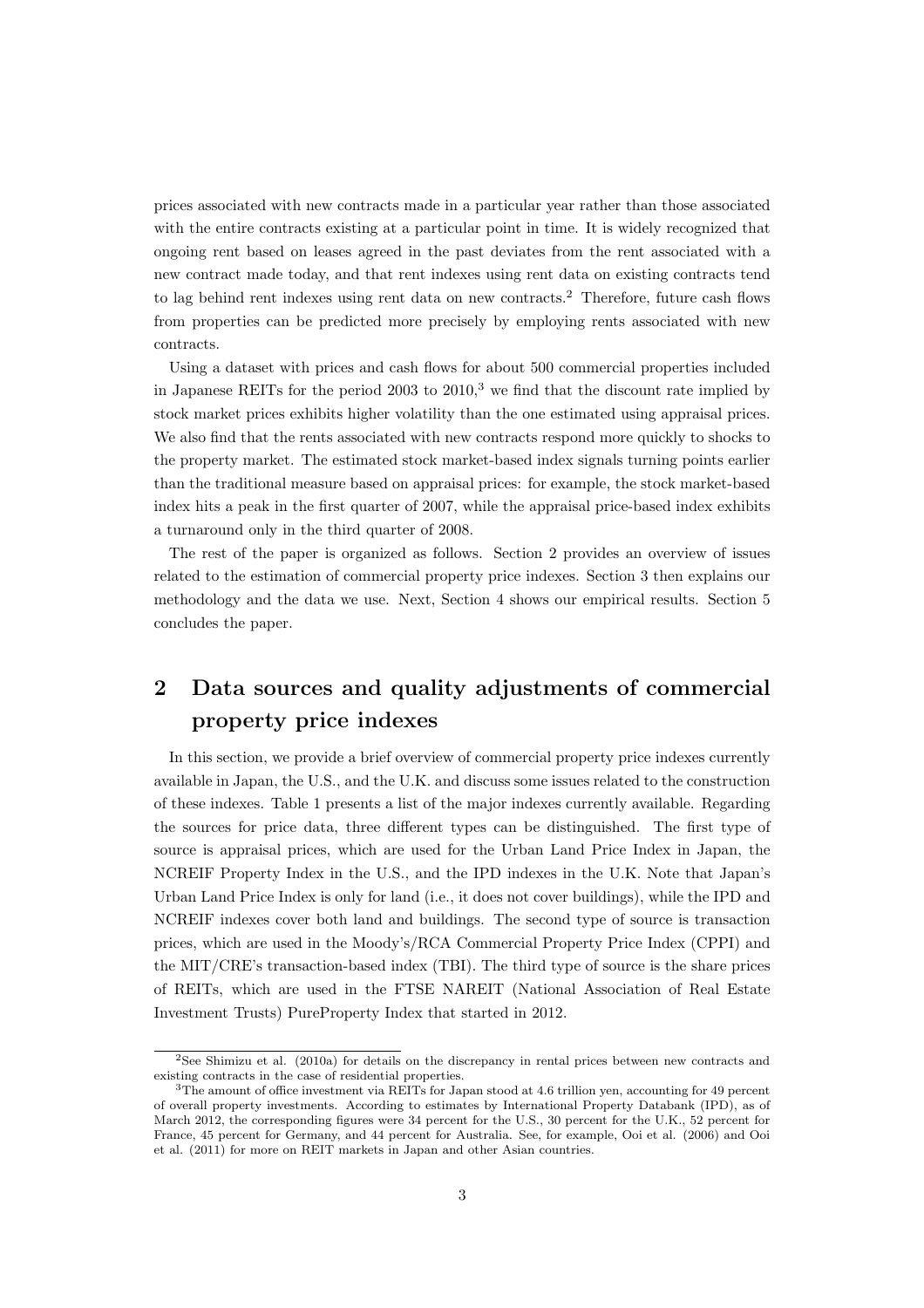| Name                           | Price data         | Estimation method     | Frequency   | Coverage     |
|--------------------------------|--------------------|-----------------------|-------------|--------------|
| Urban Land Price Index         | Appraisal prices   | Mean                  | Bi-annually | Japan        |
| <b>IPD</b> Property Index      | Appraisal prices   | Mean                  | Monthly     | 25 countries |
| NCRIEF Property Index          | Appraisal prices   | Mean                  | Quarterly   | U.S.         |
| MIT/CRE TBI                    | Transaction prices | Hedonic               | Quarterly   | U.S.         |
| Moody's/RCA CPPI               | Transaction prices | Repeat sales          | Monthly     | U.S.         |
| FTSE NAREIT PureProperty Index | REIT returns       | De-levered regression | Daily       | U.S.         |

Table 1: Commercial property price indexes

**Appraisal-based commercial property price indexes** As pointed out in a number previous studies, commercial property price indexes based on appraisal prices have several shortcomings.<sup>4</sup> First, they may not be able to precisely capture turning points in prices ("lagging problem"). Second, they tend to diverge from transaction prices in periods of wild market fluctuation ("valuation error problem"). For example, Nishimura and Shimizu (2003), Shimizu and Nishimura (2006, 2007), and Shimizu et al. (2012) construct two indexes for the Japanese bubble period in the late 1980s and early 1990s, one based on transaction prices and the other based on appraisal prices, and find that the appraisal price-based index increases 40 percent less than the transaction price-based index during the bubble period, and that the price decline following the burst of the bubble is much smaller for the appraisal price-based index. Third, appraisal price-based indexes tend to smooth out true price changes ("smoothing problem"), so that they tend to underestimate price volatility. Geltner and Goetzmann (2000) construct a transaction-based index using the NCREIF data to show that the NCREIF appraisal price-based index, which is widely used in the U.S., is excessively smooth.<sup>5</sup>

Another issue regarding property price indexes based on appraisal prices is that they do not take quality differences across properties into account. Specifically, appraisal-based indexes, such as the NCREIF and the IPD indexes, collect prices each time for a fixed set of properties, so that they do not conduct any quality adjustment. However, as pointed out by Diewert (2007), the quality of buildings changes over time due to aging and renovation, so that even if indexes are based on observations for a fixed set of real estate properties, appropriate quality adjustment is necessary. Moreover, the population from which the data used to create the indexes is extracted changes over time. Since the purpose of these indexes is to capture changes in investment values of properties, they are estimated by taking investment properties as the population. As a result, if a given property is sold off and is no longer an investment target, it is removed from the index; if a property becomes a new investment

<sup>4</sup>See Geltner and Pollakowski (2007) for a survey on this issue.

<sup>5</sup>See Quan and Quigley (1991) and Clayton et al. (2001) for discussions of the sources of valuation errors and excessive smoothness of appraisal price-based indexes. According to these studies, property appraisers fail to acquire price data in a timely manner. Also, they tend to update prices only with a lag due to their slow decision process. In a related context, Shimizu et al. (2012) point out that appraisers tend to regard large price changes as outliers and therefore tend to exclude them in the construction of an index. Shimizu et al. (2012) argue that this at least partly contributes to excessive smoothness.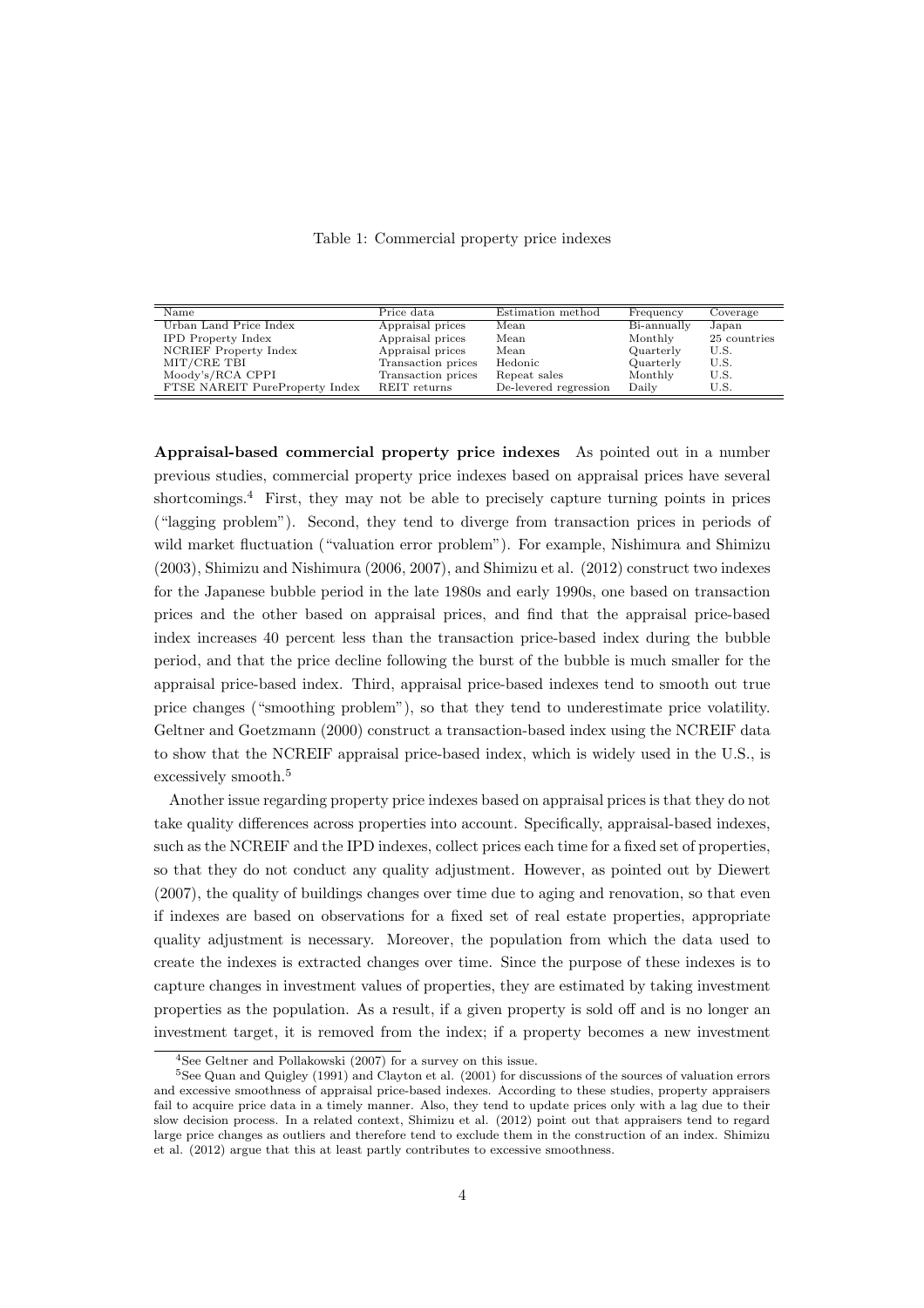target, it becomes part of the index. In other words, the properties which are the target of the index change over time. In this sense, these indexes are not free from biases stemming from quality changes over time.<sup>6</sup>

**Transaction-based commercial price indexes** To address the above mentioned issues associated with appraisal-based indexes, some of the indexes use transaction prices. For example, the Moody's/REAL CPPI, which was launched in 2007, and its successor, the Moody's/RCA CPPI, are constructed using about 17,000 transaction prices in the U.S. They are both quality adjusted by the repeat sales method.<sup>7</sup> On the other hand, the MIT/CRE TBI is based on transaction prices but is quality-adjusted using the hedonic method. Specifically, the TBI employs the NCREIF dataset, which contains not only transaction prices for properties but also various attributes of the properties, including location, size, building age, and transport connections. Note that such information regarding property attributes is collected mainly to provide information to price appraisers. Using a similar dataset, the IPD is moving toward the development of a transaction price index which is quality adjusted employing the hedonic method (Devaney and Diaz 2009).

To estimate a property price index using the repeat sales method, a sufficiently large number of properties that are bought and sold more than once is required. Given the small transaction volumes in commercial property, meeting this requirement is difficult in most countries. On the other hand, to employ the hedonic method, considerable amounts of data on property-related attributes in addition to property prices themselves need to be collected. Generally, when one tries to collect commercial property transaction prices, it is collected based on registry information. Commercial property transaction prices are generally collected based on registry information, which, however, only includes the price, address, floor space, and transaction date, so that gathering information on additional property characteristics will involve considerable time and expense. Practically speaking, this makes it very costly to construct transaction-based commercial property price indexes which are quality-adjusted by the hedonic approach.

**Stock market-based commercial property price indexes** Given that appraisal pricebased indexes have some serious shortcomings and that transaction price-based indexes are not easy to construct due to data limitations, some scholars and practitioners have started to use information from stock markets to construct property price indexes. For example, Fisher et al. (1994) and Geltner (1997) have employed the share prices of REITs to construct property price indexes for the United States. Moreover, in June 2012, the FTSE Group launched a new index, the FTSE NAREIT PureProperty Index, which tracks, at a daily frequency, price changes of commercial properties held by U.S. REITs as revealed by

 $6$ An additional systemic factor in appraisals of investment properties is that price appraisals may be subject to interference from the client. As highlighted by Crosby et al. (2003) and Crosby et al. (2009), clients may seek to persuade property appraisers to raise the price in an attempt to maintain the property's investment performance.

<sup>7</sup>See Diewert (2007) and Shimizu et al. (2010) for some estimation issues associated with repeat sales methods, including the change of building quality over time due to depreciation and renovation.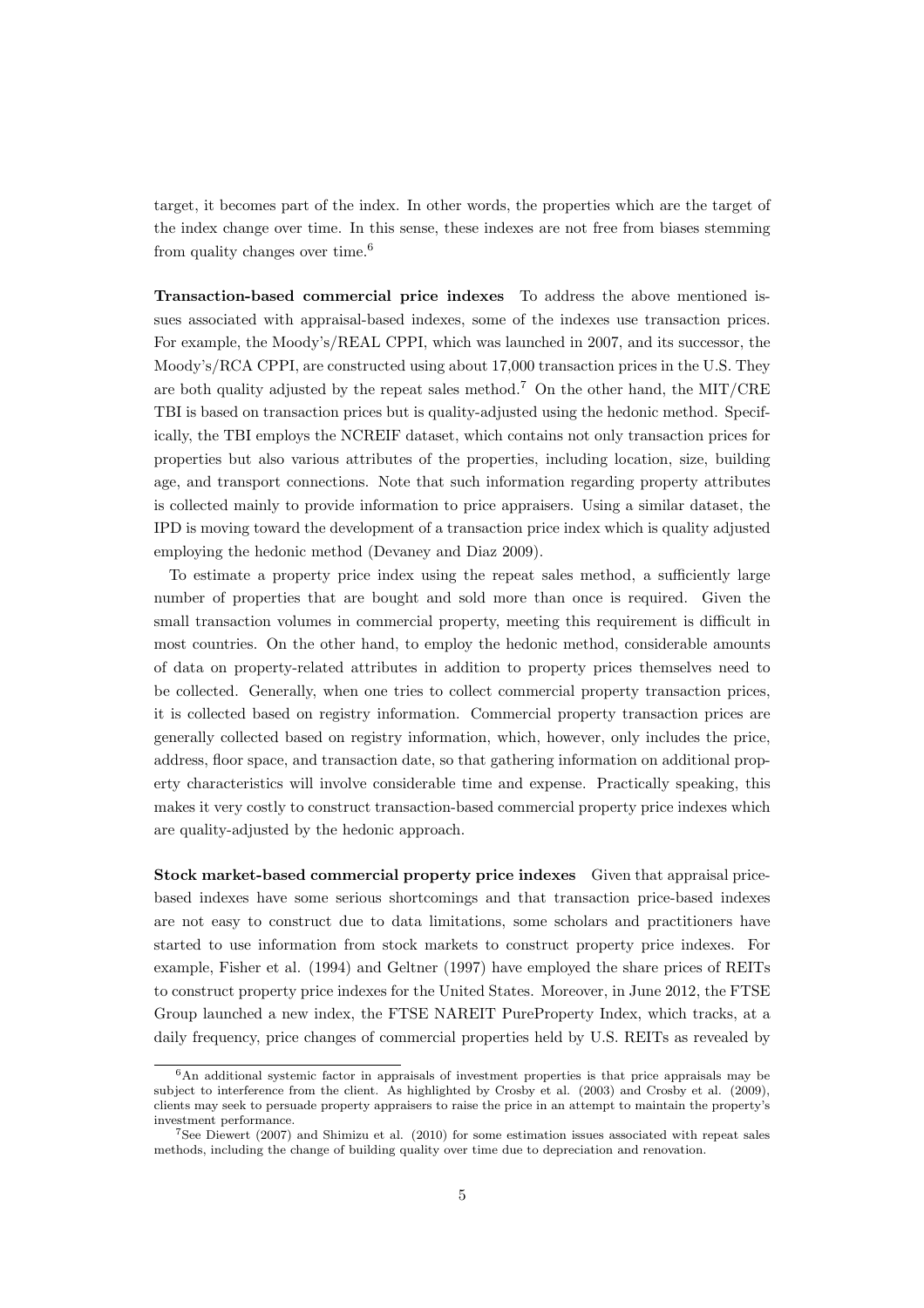| Attribute variable    | Definition                  | Description                                         |
|-----------------------|-----------------------------|-----------------------------------------------------|
| $\eta^A$              | Appraisal price             | Million yen                                         |
| $\boldsymbol{y}$      | Net operating income        | Rent income less operating expenditure, million yen |
| c                     | Capitalization rate         | Rent income divided by appraisal price              |
| L                     | Land area                   | Square meters                                       |
| S                     | Floor space                 | Square meters                                       |
| RS                    | Rentable floor space        | Square meters                                       |
| A                     | Age of building             | Years                                               |
| Η                     | Number of stories           |                                                     |
| TS                    | Time to the nearest station | Minutes                                             |
| TT                    | Travel time to CBD          | Minutes                                             |
| LH D                  | Leasehold dummy             | Leasehold = 1; Owner right = $0$                    |
| $LD_k$ $(k = 0, , K)$ | Location dummies            |                                                     |

#### Table 2: List of property attribute variables

changes in the stock market valuation of the REIT constituents (see Geltner et al. (2010) and Bokhari and Geltner (2012) for more on this). The method we will propose in the next section is based on the share prices of REITs, but the way we use stock market information differs from the one employed in the previous studies.

# **3 Data and Methodology**

### **3.1 Data**

We construct a dataset based on published information for J-REITs holding office properties in the Tokyo area. The sample period is from the second quarter of 2001 to the fourth quarter of 2010. This includes the period when property prices, which had been on a sustained downward trend following the collapse of the 1980s bubble, were heading toward recovery. Moreover, from the start of the 2000s, with further advances in financial technologies and an increase in cross-border transactions of investment funds, money flowed into the J-REIT market, giving rise to a mini-bubble in property prices, particularly in large urban areas, dubbed the "fund bubble."

However, the failure of Lehman Brothers in 2008 triggered a reversal in both fund prices and property prices. In this sense, the period covers a boom-bust cycle, from a downward phase in property prices to a period of increasing prices and then to a downward phase again following the collapse of the fund bubble.

The dataset contains appraisal prices for the properties owned by Japanese REITs, which are updated by appraisers once every six months. In addition, the dataset contains rental income, the corresponding expenses such as property taxes and damage insurance premiums, and the net income after these expenses ("Net Operating Income" or NOI). Note that in the documents that the J-REITs disclose, taxes and public dues for the year the property is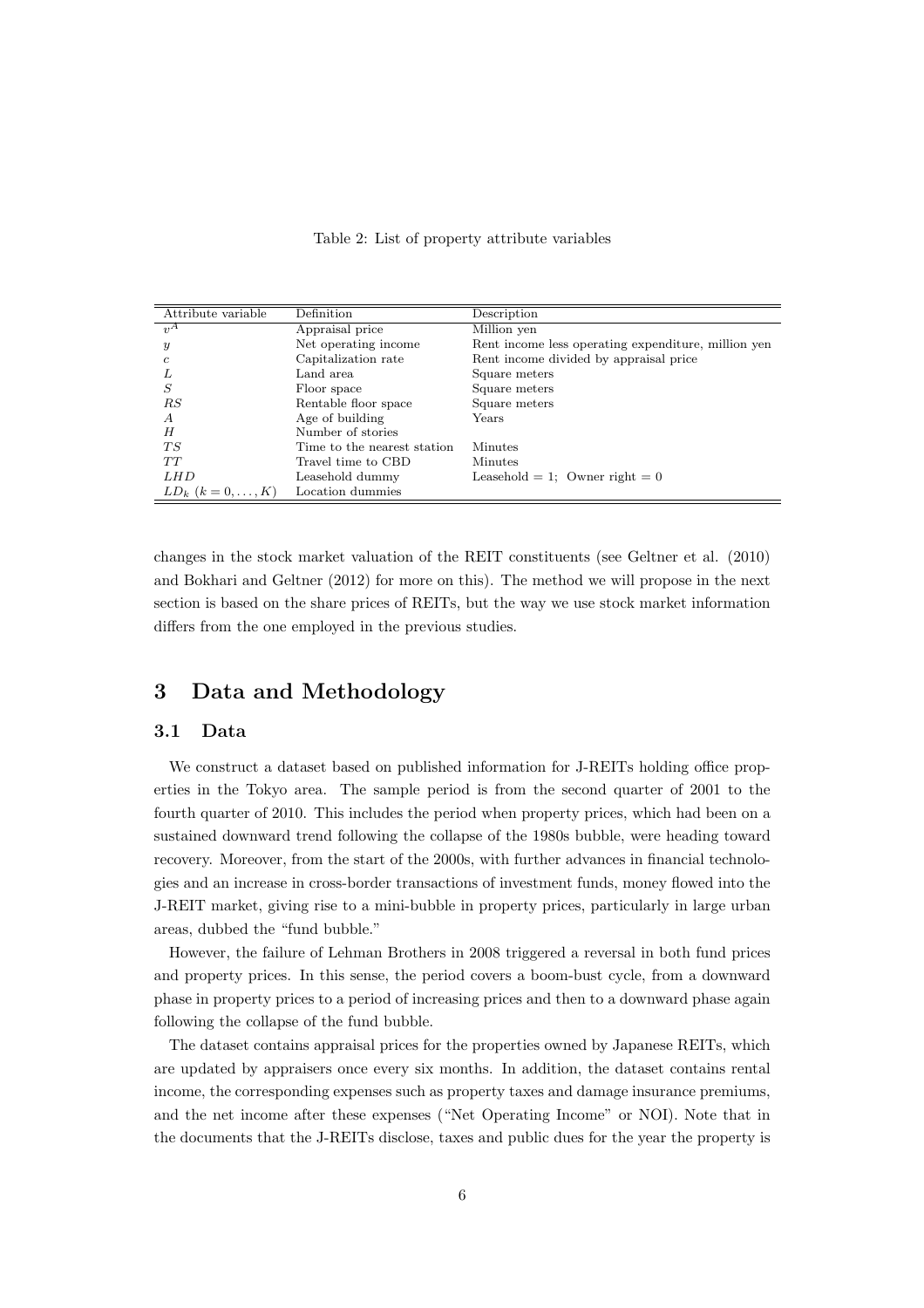Table 3: Descriptive statistics on appraisal prices and net operating income

| Appraisal prices (Number of observations=4,993)     |         |            |         |         |
|-----------------------------------------------------|---------|------------|---------|---------|
|                                                     | Mean    | <b>STD</b> | Min     | Max     |
| Price (million yen)                                 | 8,428   | 11,767     | 323     | 138,000 |
| Land area $(m^2)$                                   | 2,888   | 5,767      | 119     | 57,177  |
| Floor space $(m^2)$                                 | 18,521  | 35,170     | 601     | 442,150 |
| Rentable floor space $(m^2)$                        | 7,308   | 8,455      | 494     | 95,697  |
| Price per rentable square meter (million yen)       | 1.11    | 0.61       | 0.16    | 4.97    |
| Age of building (years)                             | 16.7    | 8.4        | 0.1     | 51.2    |
| Number of stories                                   | 11.4    | 6.9        | 3       | 54      |
| Time to the nearest station (minutes)               | 3.6     | 2.5        | 1.0     | 15.0    |
| Travel time to CBD (minutes)                        | 9.3     | 7.9        | $1.0\,$ | 72.0    |
| Net operating income (Number of observations=4,926) |         |            |         |         |
|                                                     | Mean    | <b>STD</b> | Min     | Max     |
| Net operating income (million yen)                  | 413     | 501        | 15      | 5,268   |
| Income price ratio                                  | 0.054   | 0.012      | 0.020   | 0.110   |
| Land area $(m^2)$                                   | 2,894   | 5,791      | 119     | 57,177  |
| Floor space $(m^2)$                                 | 18,556  | 35,215     | 601     | 442,150 |
| Rentable floor space $(m^2)$                        | 7,339   | 8,486      | 494     | 95,697  |
| Income per rentable square meter (million yen)      | 0.06    | 0.02       | 0.01    | 0.22    |
| Price per rentable square meter (million yen)       | 1.12    | 0.61       | 0.16    | 4.97    |
| Age of building (years)                             | 16.7    | 8.4        | 0.1     | 51.2    |
| Number of stories                                   | 11.4    | 6.9        | 3       | 54      |
| Time to the nearest station (minutes)               | $3.6\,$ | 2.5        | 1.0     | 15.0    |
| Travel time to CBD (minutes)                        | 9.3     | 7.8        | $1.0\,$ | 72.0    |

acquired are not recorded as expenses. Therefore, for the year that a property is acquired, we calculate the NOI using taxes and public dues from accounting data for the year following the acquisition. The number of commercial properties owned by Japanese REITs for which appraisal prices and NOI are all available is 531.

Information available on the attributes of commercial properties includes land area (*L*:  $m^2$ ), floor space of building (*S*:  $m^2$ ), rentable floor space<sup>8</sup> (*RS*:  $m^2$ ), age of building (*A*: years), number of stories (*H*: number of stories), nearest station and time required to reach it (*T S*: minutes), average day-time travel time to the central business district (*T T*: minutes), leasehold type (*LHD*: standard leasehold or fixed-term leasehold). A full list of attributes is provided in Table 2, while descriptive statistics are presented in Table 3.

#### **3.2 Methodology**

#### **3.2.1 Present value approach based on the share prices of REITs**

This section presents the present value approach based on the share prices of REITs that we use for the construction of our property price index. Let *yit* denote the rental income flow from property *i* in period *t*. We assume that the income flow for property *i* depends on

<sup>&</sup>lt;sup>8</sup>Rentable floor space refers to the building floor space within the transaction target building that represents a source of income. Shared areas such as the entrance as well as areas of the building not included in the transaction are eliminated from this.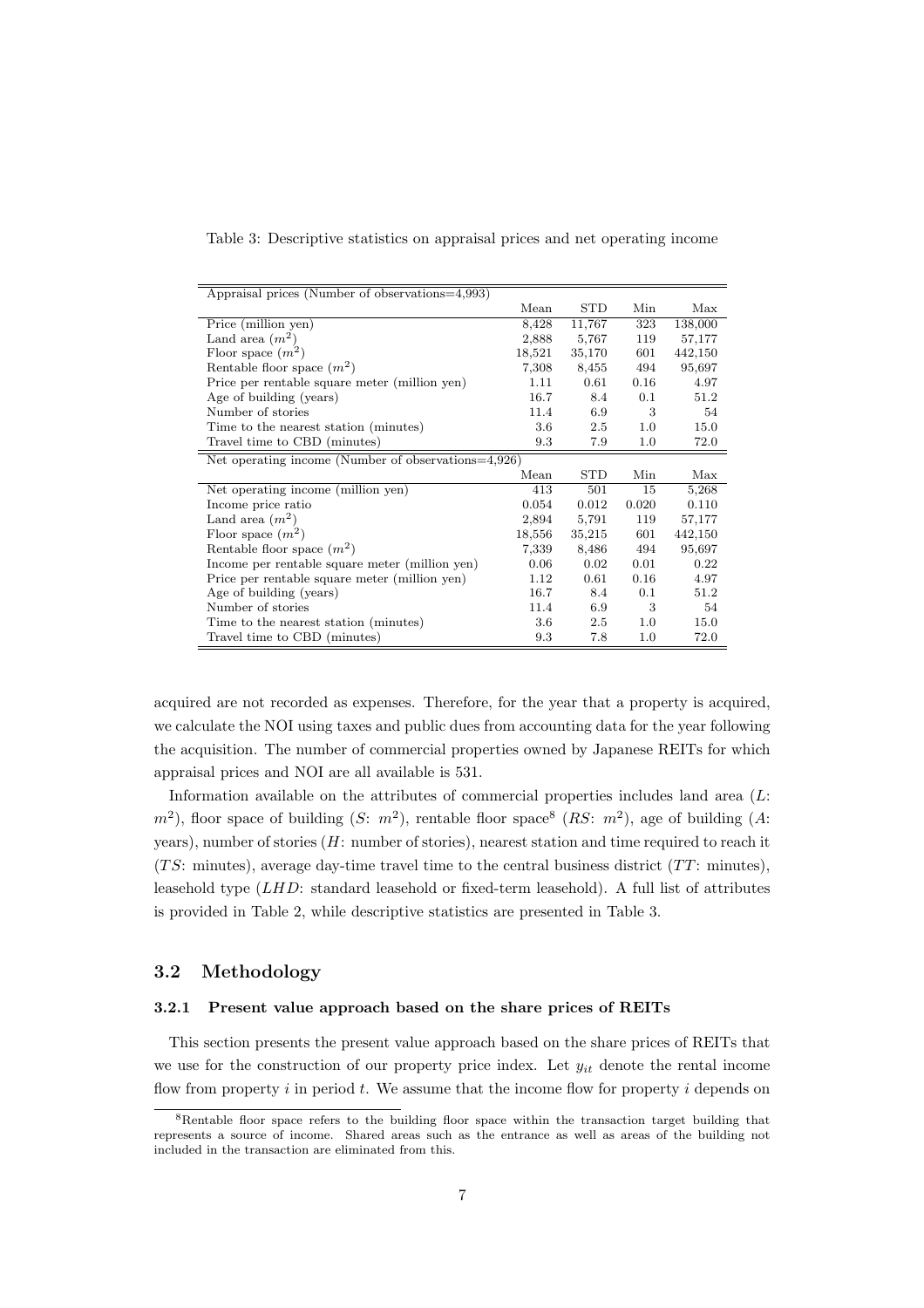the property's attributes and is determined as follows:

$$
\ln y_{it} = \sum_{j} \alpha_j Z_{ij} + f_t,\tag{1}
$$

where  $Z_{ij}$  represents attribute *j* of property *i*,  $\alpha_j$  is the parameter associated with attribute  $j$ , and  $f_t$  is the time-varying component of the income flow. Note that the quality-adjusted income flow is given by  $exp(f_t)$ . Following Gordon's (1959) valuation model, the price of property *i*, which is denoted by  $v_{it}$ , is given by<sup>9</sup>

$$
v_{it} = E_t \sum_{\tau=0}^{\infty} \frac{y_{it+\tau}}{\exp\left(\sum_{s=0}^{\tau-1} r_{t+s}\right)} = y_{it} \phi_t,
$$
 (2)

where  $r_t$  is the discount rate in period *t*, and  $\phi_t$  is defined as

$$
\phi_t \equiv E_t \sum_{t=0}^{\infty} \frac{\exp\left(f_{t+\tau} - f_t\right)}{\exp\left(\sum_{s=0}^{\tau-1} r_{t+s}\right)}.\tag{3}
$$

Note that we use the fact that  $\ln y_{it+\tau} - \ln y_{it} = f_{t+\tau} - f_t$ , which results from (1), in obtaining  $(2)$  and  $(3)$ . Inserting  $(1)$  into  $(2)$ , we obtain

$$
\ln v_{it} = \sum_{j} \alpha_j Z_{ij} + f_t + \ln \phi_t, \tag{4}
$$

indicating that the quality-adjusted price is given by  $\exp[f_t + \ln \phi_t]$ . Note that equation (4) is a hedonic equation and that one may be able to obtain an estimate of quality-adjusted prices by running a hedonic regression. To do so, we need a price measure for individual properties. Our dataset contains appraisal prices for individual properties owned by REITs, which may be used in conducting such a hedonic regression. We will do that as a part of our empirical exercise in the next section. However, as pointed out in previous studies, appraisal prices may contain some serious measurement errors, so a simple hedonic regression using (4) may not work. As an alternative, we propose to use the share prices of individual REITs in constructing a quality-adjusted price index.

Consider a REIT  $r$  and denote the set of properties owned by it in period  $t$  by  $A_{rt}$ . Note that the reason for using subscript *t* is that the set of properties owned by a REIT may change over time. The income flow of REIT  $r$  is the sum of income from the properties owned by the REIT, which is given by

$$
Y_{rt} \equiv \sum_{i \in A_{rt}} y_{it},\tag{5}
$$

while the asset value of the properties owned by the REIT is given by

$$
V_{rt} \equiv \sum_{i \in A_{rt}} v_{it}.
$$
\n(6)

 $9E$ quation (2) defines the fundamental value of property *i*. However, we can easily incorporate the possibility of property bubbles into the model. As an extended version of (2), let us assume that the price of property *i* consists of the fundamental component and a bubble component, and that the bubble component depends only on *t* but not on *i*. Then, equation (2) changes to  $v_{it} = y_{it}\phi_t + b_t$ , where  $b_t$  represents the bubble component. The methodology developed in this section basically remains unchanged even in that case.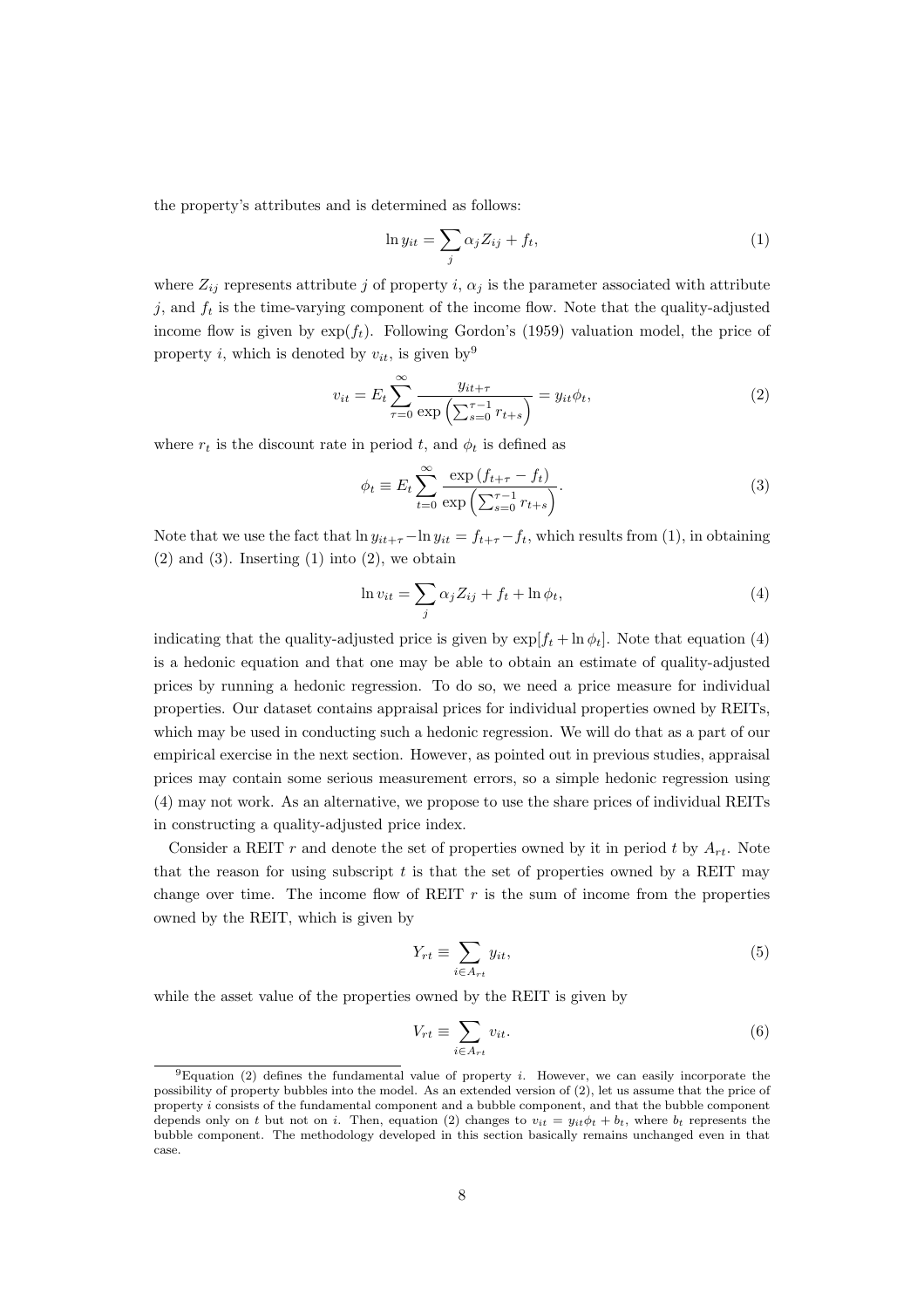Note that  $V_{rt}$  can be estimated based on the share price of the REIT. Specifically, the liability side of the balance sheet of a REIT consists of debts and issued share capital, while the asset side consists of properties owned by the REIT. By law, 90 percent or more of the assets of Japanese REITs have to be in the form of real estate property,<sup>10</sup> and most of REITs' income derives from the properties they own. Given this balance sheet structure, we can estimate the asset value of the properties owned by a REIT by adding the value of short- and long-term debts to its share value.

Equations (1) and (5) imply

$$
Y_{rt} = \exp(f_t) \left[ \sum_{i \in A_{rt}} \exp \left( \sum_j \alpha_j Z_{ij} \right) \right]. \tag{7}
$$

Alternatively,

$$
\ln Y_{rt} = f_t + \ln \left[ \sum_{i \in A_{rt}} \exp \left( \sum_j \alpha_j Z_{ij} \right) \right]. \tag{8}
$$

Similarly, equations (4) and (5) imply

$$
\ln V_{rt} = f_t + \ln \phi_t + \ln \left[ \sum_{i \in A_{rt}} \exp \left( \sum_j \alpha_j Z_{ij} \right) \right]. \tag{9}
$$

Finally, subtracting (9) from (8), we obtain

$$
\ln Y_{rt} - \ln V_{rt} = -\ln \phi_t. \tag{10}
$$

Note that the cap rate for REIT *r*, i.e., the ratio of  $Y_{rt}$  to  $V_{rt}$ , is given by  $\phi_t^{-1}$ , and that it does not depend on property attributes at all. The fact that it does not depend on property attributes means that the cap rate is already quality adjusted. We exploit this fact in constructing quality-adjusted price indexes. Specifically, the estimation procedure we employ consists of the following steps. First, we estimate quality-adjusted renal income, i.e.,  $f_t$  in equation (1), by applying a hedonic regression to the data on the income flow for individual properties owned by REITs. Note that, at this stage, we use the income data for individual properties,  $y_{it}$ , rather than the income data for individual REITs,  $Y_{rt}$ . Next, we use the data on the income flow and share price for individual REITs to estimate the cap rate, *−* ln *φ<sup>t</sup>* in equation (10), for individual REITs. We then take the simple average of the estimated cap rates across REITs. Finally, we estimate quality-adjusted prices,  $f_t + \ln \phi_t$ in equation (9), by subtracting the estimate of  $-\ln \phi_t$  obtained in the second step from the estimate of  $f_t$  obtained in the first step.

<sup>&</sup>lt;sup>10</sup>The Securities Listing Regulations issued by Tokyo Stock Exchange, Inc., state (as of May 10, 2012): "The ratio of the amount of real estate, etc. to the total amount of the working assets, etc. is expected to reach 70 percent or more" (Rule 1205 (1) a) and "The ratio of the total amount of real estate, etc., real estate-related assets and current assets to the total amount of the working assets, etc. is expected to reach 95 percent or more by the time of listing" (Rule 1205 (1) b).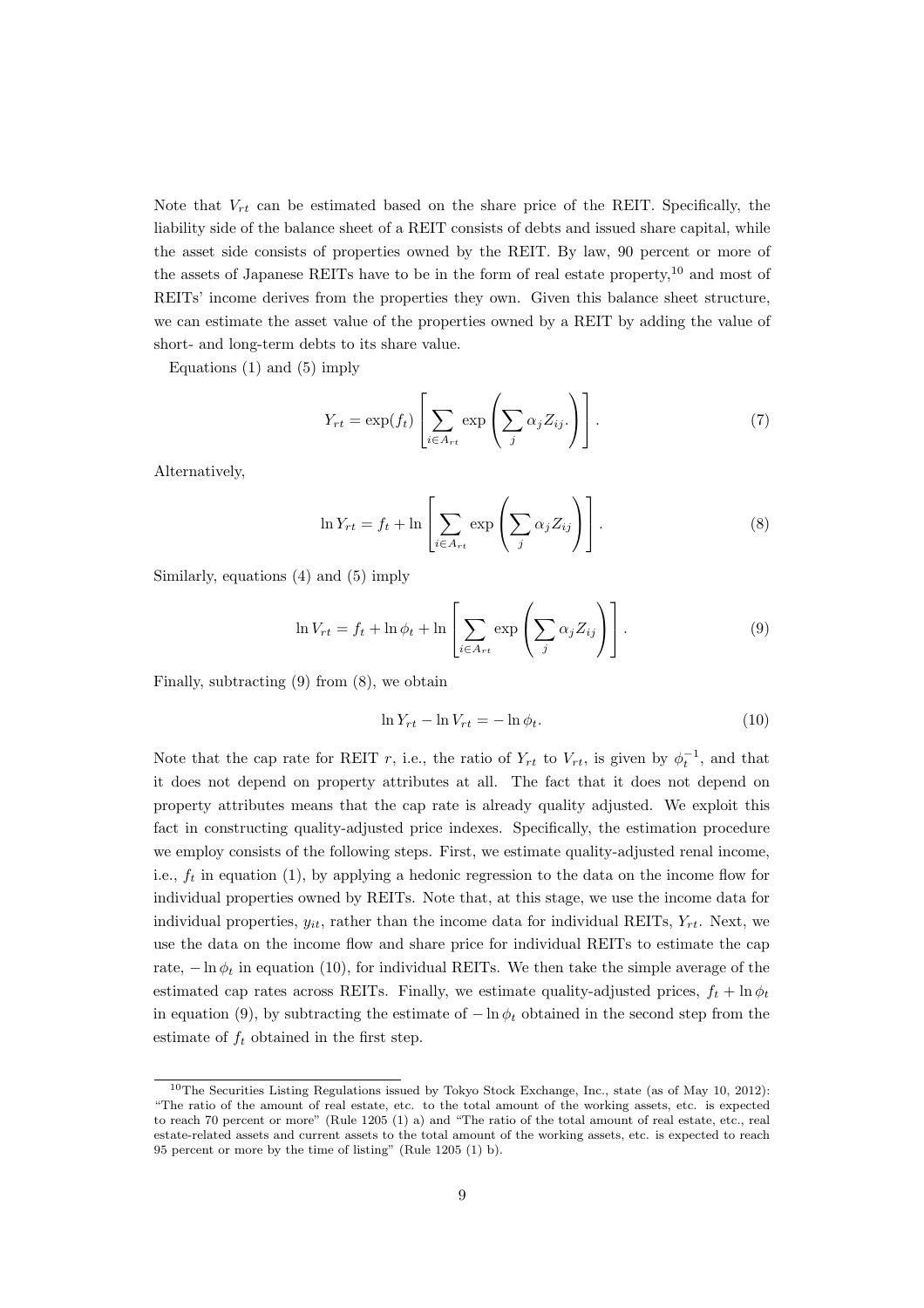An alternative to our approach would be to apply a hedonic regression to  $Y_{rt}$ . Specifically, the Taylor series of  $\sum_{i \in A_{rt}} \exp\left(\sum_{j} \alpha_j Z_{ij}\right)$  in equation (8) is given by

$$
\sum_{i \in A_{rt}} \left( \sum_{j} \alpha_j Z_{ij} \right) + \text{higher-order terms} \tag{11}
$$

Using this approximation, equation (8) can be rewritten as

$$
\ln Y_{rt} \approx f_t + \ln \left[ \sum_{i \in A_{rt}} \left( \sum_j \alpha_j Z_{ij} \right) \right] = f_t + \ln \left[ \sum_j \alpha_j \left( \sum_{i \in A_{rt}} Z_{ij} \right) \right]
$$
(12)

Note that  $\sum_{i \in A_{rt}} Z_{ij}$  in the final term is the average value of a particular attribute (e.g., the floor space of a property) across properties owned by REIT *r*. Applying a hedonic regression to (12) would provide an estimate of  $\alpha_j$  for  $j = 1, 2, \ldots$  as well as the estimate of  $f_t$ , which is a type of quality-adjusted price index. In fact, this is close to the approach advocated by Geltner and Kluger (1996) and Horrigan et al.  $(2009).<sup>11</sup>$  Note that  $(12)$  is an approximation to (8), so that whether a hedonic regression works or not crucially depends on the precision of this approximation. More importantly, it is highly likely that  $\sum_{i \in A_{rt}} Z_{ij}$ does not vary much across *r* at least for some attributes. For example, let us assume that REIT *r* owns properties with small, medium, and large floor spaces in order to diversify its real estate portfolio, so that the variation in floor space across properties owned by REIT *r* is very large. The same must be true for REIT *r ′* . However, if one compares the average floor space for the properties owned by REIT  $r$  and for the properties owned by REIT  $r'$ , the difference will not be particularly large. If variation in  $\sum_{i \in A_{rt}} Z_{ij}$  across *r* for some property attributes is small, this will make the estimates of  $\alpha_j$  less reliable, meaning that the estimated quality-adjusted price index will be less precise.

#### **3.2.2 Alternative measure of income flows**

Next, we introduce an alternative measure of  $y_{it}$ . The variable  $y_{it}$  represents actual rent payments. However, rent payments are often based on leases agreed in the past, so that they could diverge from current market rents. Specifically, let us assume, following Calvo (1983), that rental contracts are stochastically renewed each period with a constant probability. Then the rents associated with all contracts existing at time  $t$  (i.e.  $y_{it}$ ), and the rents associated with new contracts made at time  $t$ , denoted by  $y_{it}^N$ , satisfy

$$
\sum_{i} \ln y_{it} = (1 - \lambda) \sum_{i} \ln y_{it}^{N} + \lambda \sum_{i} \ln y_{it-1},
$$
\n(13)

<sup>11</sup>Geltner and Kluger (1996) and Horrigan et al. (2009) propose a method in which REIT returns are delevered and then regressed against property attribute data. Specifically, they first calculate delevered returns for REIT *r* as a weighted average of REIT returns (i.e., the growth rates of the share price of REIT *r*) and the debt interest rate with weights given by *e* and 1 − *e*, where *e* represents the fraction of equity in total assets. They then estimate an equation of the following form: delevered return<sub>rt</sub> =  $\sum_j b_{jt}x_{jrt}$ , where  $x_{irt}$  represents REIT *r*'s percentage of total assets in various market segments (*j*) such as the apartment, industrial, retail, and hotel market segments. The regression coefficient *bjt* represents the return for market segment *j*.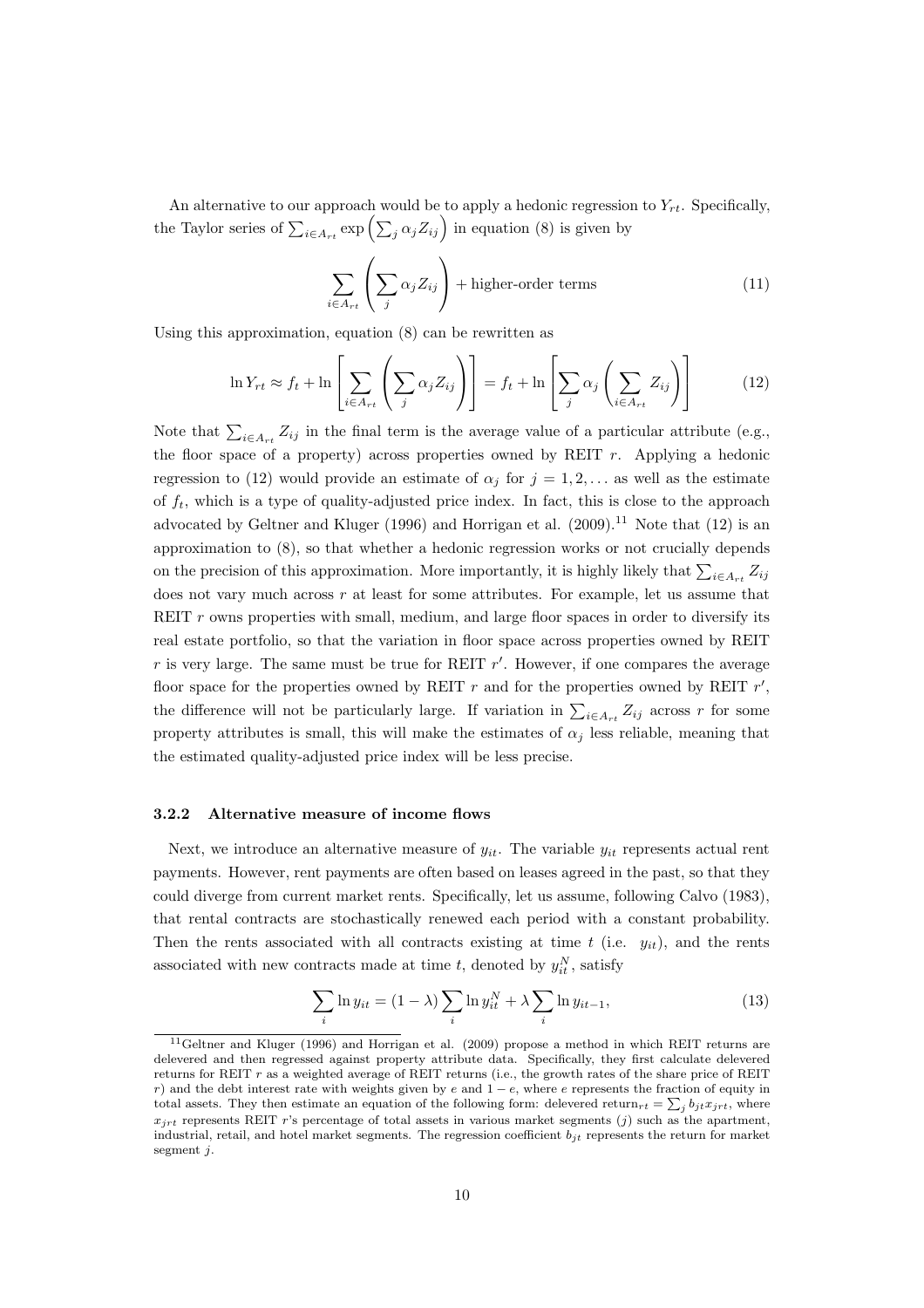where  $\lambda$  represents the probability of contract renewal. Note that  $\lambda$  is the so-called Calvo parameter, which is widely used as a measure of price stickiness in New Keynesian macroeconomic analysis.<sup>12</sup> Equation (13) can be rewritten as

$$
\sum_{i} \ln y_{it} = (1 - \lambda) \sum_{\tau=0}^{\infty} \lambda^{\tau} \left( \sum_{i} \ln y_{it-\tau}^{N} \right), \qquad (14)
$$

implying that the rents associated with all existing contracts lag behind the rents associated with new contracts. Put differently,  $y_{it}^N$  contains more useful information than  $y_{it}$  in predicting the future values of income flows. In our empirical exercise, we will run a hedonic regression for both  $y_{it}$  and  $y_{it}^N$  to obtain quality-adjusted income indexes, which are  $f_t$  in equation (1) for  $y_{it}$  and the corresponding one, denoted by  $f_t^N$ , for  $y_{it}^N$ . We then estimate two kinds of quality adjusted prices:  $f_t + \ln \phi_t$  and  $f_t^N + \ln \phi_t$ .

# **4 Empirical Results**

#### **4.1 Hedonic regressions**

We run hedonic regressions for income (NOI) and appraisal prices to conduct quality adjustments. We denote the appraisal price of a property *i* in period *t* by  $v_{it}^A$ . The hedonic equations for  $y$  and  $v^A$  are given by

$$
\ln y_{it} = \alpha_0 + \sum_{j}^{J} \alpha_j Z_{ijt} + \sum_{t}^{T} \nu_t D_t + \epsilon_{yit}
$$
\n(15)

$$
\ln v_{it}^A = \beta_0 + \sum_j^J \beta_j Z_{ijt} + \sum_t^T \xi_t D_t + \epsilon_{vit}, \qquad (16)
$$

where  $Z_{ijt}$  represents attribute *j* of property *i* ( $j = 1, \ldots, J$ ) and  $D_t$  represents time dummies  $(t = 1, \ldots, T)$ . Note that the corresponding cap rate,  $c_{it}^A$ , which is defined by  $c_{it}^A \equiv y_{it}/v_{it}^A$ , is given by

$$
\ln c_{it}^A = (\alpha_0 - \beta_0) + \sum_{j}^{J} (\alpha_j - \beta_j) Z_{ijt} + \sum_{t}^{T} (\nu_t - \xi_t) D_t + (\epsilon_{yit} - \epsilon_{vit})
$$
(17)

The quality-adjusted values for price, income, and the cap rate, which are denoted by  $\hat{y}_t$ ,  $\hat{v}_t^A$ , and  $\hat{c}_t^A$ , are given by

$$
\hat{y}_t = \exp(\nu_t); \quad \hat{v}_t^A = \exp(\xi_t); \quad \hat{c}_t^A = \exp(\nu_t - \xi_t). \tag{18}
$$

Table 4 presents the regression results for equations (15) and (16). The regression result for (15) shows that prices tend to be higher for properties that are built more recently, are more conveniently located, and have larger floor space. We see similar results for the estimated coefficients for equation (16). However, more interesting are the results reported

 $12$ Shimizu et al. (2010a) apply a Calvo model to rental prices of residential properties to find that an equation like (13) fits the data well.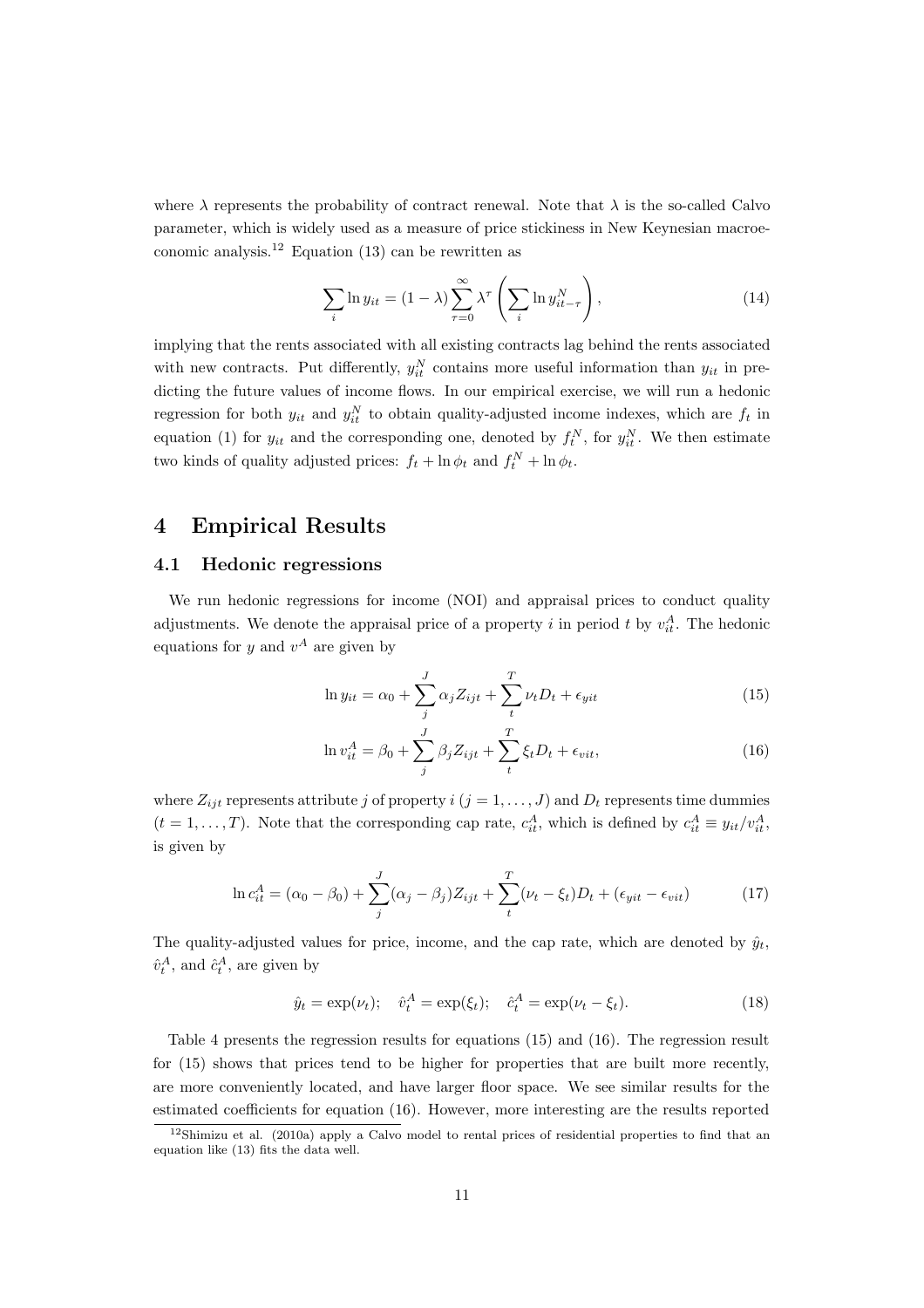|                                       | Appraisal price equation |            | Income equation |            | <b>Difference</b> |
|---------------------------------------|--------------------------|------------|-----------------|------------|-------------------|
|                                       | Coefficient              | Std. error | Coefficient     | Std. error |                   |
| Constant                              | $13.614***$              | 0.117      | $11.057***$     | 0.130      | $2.557***$        |
| Floor space $(m^2)$                   | 0.002                    | 0.003      | $0.006*$        | 0.003      | $-0.005**$        |
| Age of building (years)               | $-0.009***$              | 0.001      | $-0.006***$     | 0.001      | $-0.003***$       |
| Number of stories                     | $0.006***$               | 0.002      | $-0.001$        | 0.002      | $0.007***$        |
| Time to the nearest station (minutes) | $-0.018***$              | 0.004      | $-0.004$        | 0.005      | $-0.014***$       |
| Travel time to CBD (minutes)          | $-0.023***$              | 0.005      | $-0.015***$     | 0.006      | $-0.008***$       |
| $LD_k$ $(k = 0, , K)$                 |                          | Yes        | <b>Yes</b>      |            |                   |
| Adjusted R-squared                    |                          | 0.889      | 0.773           |            |                   |
| Number of observations                |                          | 4,926      | 4,926           |            |                   |
|                                       |                          |            |                 |            |                   |

#### Table 4: Hedonic regressions of income and appraisal prices

Notes: The dependent variable is the log price and the log income, respectively. \*, \*\*, and \*\*\* indicate statistical significance at the 10, 5, and 1 percent level, respectively.

in the final column of the table, which shows the difference between the coefficients in the two regressions. As we saw in the last section, the coefficients associated with each attribute should be identical between the two regressions (i.e., the regressions for income and for prices), as shown in equations (1) and (4). However, the final column of the table shows that the estimated coefficients are significantly different. For example, if the age of a building increases by one year,  $\hat{y}$  decreases by 0.6 percent, while  $\hat{v}^A$  decreases by 0.9 percent, and consequently  $\hat{c}$  increases by 0.3 percent. In other words, the result indicates that the cap rate for a particular property depends on its age, which is clearly inconsistent with the theoretical argument in the previous section. However, this may be due to measurement errors contained in appraisal prices. Given that the *yit*'s are *not* estimates but actual values reported in REITs' financial statements, there is little reason to doubt the precision of the estimated coefficient on age in the income equation. On the other hand,  $v_{it}^A$  is not a transaction price but an appraisal price, so potentially it may contain some measurement errors. Specifically, it may be the case that the age profile of prices assumed by appraisers in valuing a property may be imprecise, resulting in the inconsistency between the age coefficients in the two regressions.

Figure 1 displays the trends in  $\hat{v}^A$ ,  $\hat{y}$ , and  $\hat{c}^A$  on a quarterly basis. We see that  $\hat{v}^A$  shows a significant increase from the third quarter of 2004 through the third quarter of 2008. This happened partly due to an increase in  $\hat{y}$  during the corresponding period, but it was also supported by a decline in the cap rate. The figure also shows that the decline of  $\hat{v}^A$  since the end of 2008 was also accompanied by a decline in  $\hat{y}$  and a rise in  $\hat{c}^A$ .

#### **4.2 Stock market-based measure of the cap rate**

As stated in the previous section, for a typical Japanese REIT, the properties it owns account for 90 percent or more of its total assets and the rental income from the properties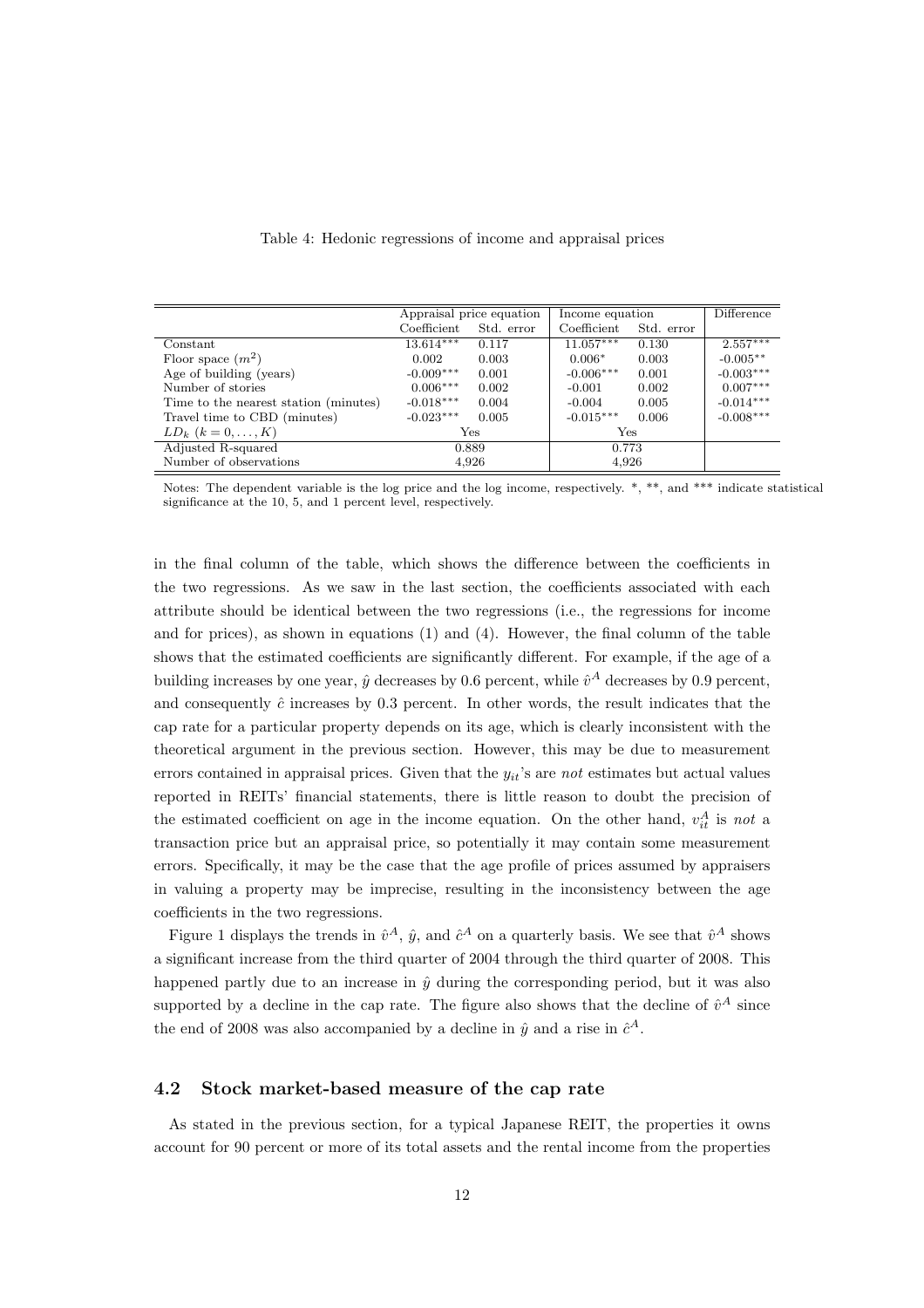accounts for most its total income. Given this balance sheet structure, we estimate the value of properties owned by a REIT by adding the value of short- and long-term debts to its share value. We then calculate the cap rate of a REIT by dividing its annual income (NOI) by the sum of the share price and the value of short- and long-term debts. The cap rate for REIT *r* at period *t* is given by

$$
c_{rt}^R \equiv \frac{\sum_{i \in A_{rt}} y_{it}}{Share_{rt} + Debt_{rt}} \tag{19}
$$

where  $Share_{rt}$  is the share price of REIT  $r$  at period  $t$  and  $Debt_{rt}$  represents the sum of short- and long-term debts.

In our empirical exercises, we focus on four J-REITs: Nippon Building Fund, Japan Real Estate Investment Corporation, Global One, and Nomura Real Estate Office Fund. The main reason we focus on these four REITs is that they are homogeneous in the sense that all of them specialize in investing in office buildings only and, more importantly, most of those office buildings are located in Tokyo. Moreover, the parent companies of these four J-REITs (Mitsui Fudosan, Mitsubishi Estate, Nomura Real Estate Development, and Meiji Life Insurance) all have a high credit rating, so that the market values of the four J-REITs do not depend much on factors other than the performance of their investments in commercial properties.

Figure 2 compares the developments in two different estimates of the cap rate, namely,  $\hat{c}^A_t$  and  $c^R_t$ . Note that the  $c^R_t$  shown in the figure is the simple average of the estimated cap rates for the four REITs. We see that the stock market-based cap rate,  $c^R$ , is much lower than the cap rate based on appraisal prices,  $\hat{c}^A$ . Specifically, at the beginning of 2003,  $c<sup>R</sup>$  is about 2 percent lower than  $\hat{c}^A$  and the difference between the two does not change much between 2003 and 2008, when both  $c^R$  and  $\hat{c}^A$  exhibit a significant decline. Note that  $c^R < \hat{c}^A$  means that Tobin's q, which is defined as the ratio of the stock market valuation of the properties to the appraisal valuation, is greater than unity.<sup>13</sup> However,  $c^R$  and  $\hat{c}^A$ display very different trends from the first half of 2007. Specifically,  $c^R$  exhibits a sharp rise from 2007 to 2009, while  $\hat{c}^A$  continues to decline until the second quarter of 2008, when it starts to gradually rise again. Next, we convert the cap rates into risk premiums, defined as the cap rate plus the expected growth rate of NOI minus the risk free rate. The result is shown in Figure  $3^{14}$  The pattern we observe is very similar to that in Figure 2 for the cap rates.

To see where the difference between  $c^R$  and  $\hat{c}^A$  comes from, we estimate Tobin's q for individual REITs. The results are presented in Figure 4. The figure shows that Tobin's q for each REIT is slightly higher than unity in 2004-2005, but the values start to rise quickly in the latter half of 2006, eventually reaching more than 1.8 in the first half of 2007. Importantly, there is strong comovement in Tobin's q among the four REITs in 2006-2008,

<sup>&</sup>lt;sup>13</sup>See Tobin (1969). Hayashi and Inoue (1991) estimate Tobin's q for Japanese firms by explicitly accounting for the value of properties owned by firms.

 $14$ As for the expected growth rate of income from property investments, we assume perfect foresight and calculate the growth rate over eight quarters. We use the return on 10-year Japanese government bonds as the risk free rate.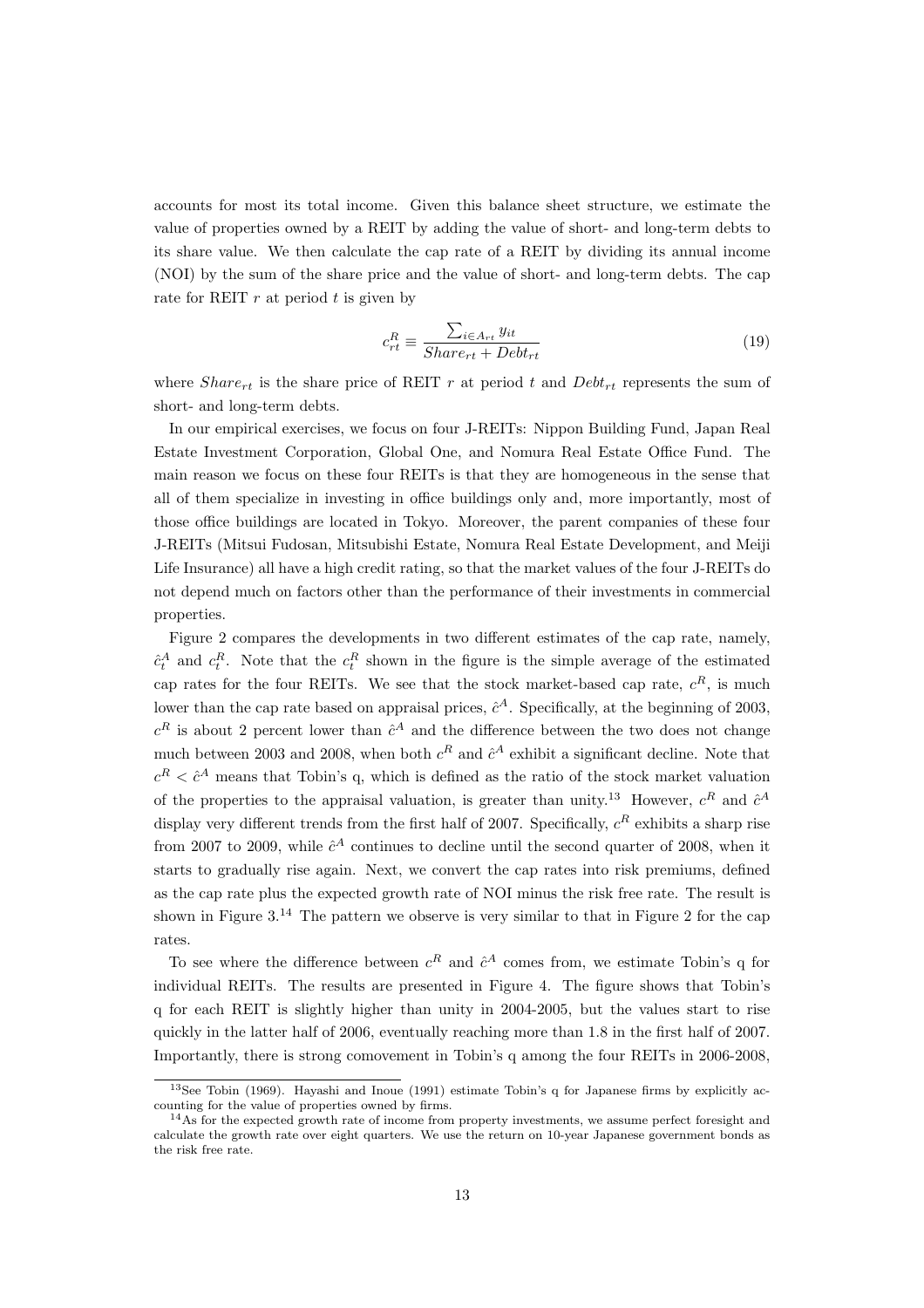suggesting that the divergence between stock market-based prices and appraisal-prices was not caused by idiosyncratic factors but by common factors.

A possible reason for the deviation of Tobin's q from unity is measurement error in appraisal prices. That is, it seems likely that the share prices of the REITs accurately capture the hike in property prices in central Tokyo in 2006-2007, which is sometimes referred to as the "fund bubble," as well as the rapid drop in property prices on the back of the global financial crisis in 2008. On the other hand, appraisal prices may have been "too smooth" in the sense that they failed to capture the wild price fluctuations during this period.<sup>15</sup> Another possible reason for the deviation of Tobin's q from unity may be a lack of price arbitrage between the stock market and the property market. Specifically, when Tobin's q is greater than unity for a REIT, it would be possible to make a profit by acquiring properties via the stock market by purchasing the shares of a REIT and selling the properties in the actual property market. However, for certain (unknown) reasons such arbitrage transactions may not have taken place. In fact, as highlighted by Lamont and Thaler (2003), there are cases in financial markets in which a lack of price arbitrage is observed; for example, the prices of closed-end mutual funds sometimes deviate from the underlying value of the asset they own. We cannot rule out the possibility that such "mispricing" occurred in the J-REIT market during this period.

#### **4.3 Existing versus new contracts**

Next, we compare rents and prices based on existing contracts with those based on new contracts. To this end, we construct a separate dataset consisting of new rental contracts for 3,985 commercial properties. The underlying data were collected by a major brokerage company in Tokyo and we adjust rents by quality using hedonic regression. The regression result is presented in Table 5. Location dummies are included in order to make the result comparable to those reported in Table 4. In Figure 5, we compare the rent index based on new contracts only with the rent index estimated before. The two indexes exhibit basically similar ups and downs over the observation period as a whole, but they differ in some important respects.

First, the index for new contracts is about twice as volatile as the index for existing contracts. Specifically, setting the level for the second quarter of 2001 to 1, the index for existing contracts moves in a range between 0.9 and 1.1, or 10 percent below and above the initial level, while the index for new contracts ranges from 0.8 to 1.2. As shown in equation (14), the index for existing contracts is a moving average of the index for new contracts, so that the lower volatility of the index for existing contracts is not very surprising. To

<sup>15</sup>Crosby et al. (2009) argue that investment companies that manage REITs have different incentives to update property valuations depending on whether prices are rising or falling. That is, during periods when the property market is heating up, investment companies have an incentive to increase property prices appropriately in accordance with changes in the market. On the other hand, when the market is falling, investment company have an incentive to urge property appraisers not to lower property appraisal prices in order to maintain their loan-to-value ratio within a certain range. Our finding that appraisal prices were not updated fully when property prices were on an upward trend is inconsistent with this story.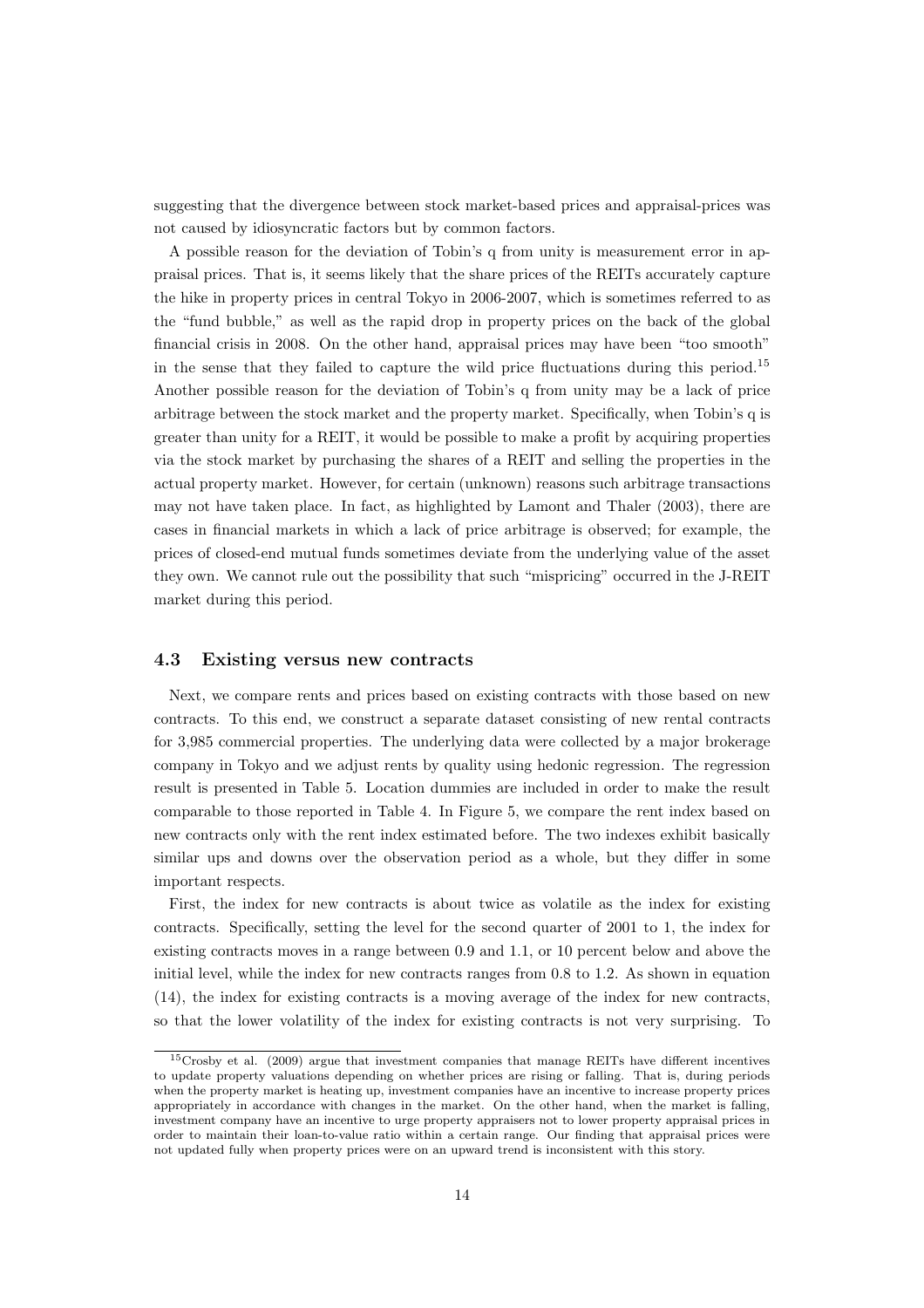Table 5: Hedonic regression of new rental prices

|                                       | Coefficient | Std. error |
|---------------------------------------|-------------|------------|
| Constant                              | $9.854***$  | 0.091      |
| Floor space $(m^2)$                   | $0.000***$  | 0.000      |
| Age of building (years)               | $-0.007***$ | 0.000      |
| Number of stories                     | $0.013***$  | 0.002      |
| Time to the nearest station (minutes) | $-0.018***$ | 0.002      |
| Travel time to CBD (minutes)          | $-0.001$    | 0.001      |
| $LD_k$ $(k = 0, , K)$                 | Yes         |            |
| Adjusted R-squared=0.556              |             |            |
| Number of observations=3,985          |             |            |

Notes: The dependent variable is the log price.  $*,$  \*\*, and \*\*\* indicate statistical significance at the 10, 5, and 1 percent level, respectively.

estimate the Calvo parameter  $\lambda$  in (13) and (14), we run a regression of the form

$$
\hat{y}_t = (1 - \lambda)\hat{y}_t^N + \lambda \hat{y}_{t-1},\tag{20}
$$

where  $\hat{y}_t$  and  $\hat{y}_t^N$  are the quality-adjusted rent indexes for all existing contracts and for new contracts. We find that  $\lambda = 0.874$  with a standard error of 0.050 (adjusted Rsquared=0.892). This estimate indicates that 12.6 percent of rental prices are updated every quarter, implying that the average length of rental contracts is about eight quarters  $(i.e., \frac{1}{1 - 0.874} = 7.936$ .<sup>16</sup>

Second, the index for new contracts precedes the index for existing contracts at the turning points. Specifically, the trough for the index for new contracts fall into the second quarter of 2003, while the trough for the index for existing contracts falls in the fourth quarter of 2004, indicating the presence of a six-quarter delay. Similarly, when the two indexes start to decline in 2008 in response to the global financial crisis, the index for new contracts precedes the index for existing contracts by a few quarters. This is consistent with the finding by Shimizu et al. (2010a) for residential property prices.

Finally, Figure 6 shows the estimates of three price indexes based on different combinations of using new and existing contracts and the stock market-based cap rate and the appraisal-based cap rate. Specifically, it shows the index when using new contracts and the stock market-based cap rate  $(\hat{y}_t^N/c_t^R)$ , the index when using existing contracts and the stock market-based cap rate  $(\hat{y}_t/c_t^R)$ , and the index when using existing contracts and the appraisal-based cap rate  $(\hat{y}_t/c_t^A)$ 

First, we see that each of the three indexes rise from 2003 to 2007, but their growth rates differ substantially. The average annual growth rate during this period is 5.9 percent for

<sup>&</sup>lt;sup>16</sup>It is assumed in the Calvo model that price adjustment follows a Poisson process. Specifically, a typical rental contract is renewed with probability  $1 - \lambda$ , so that the probability that a contract survives typical rental contract is renewed with probability  $1 - \lambda$ , so that the probability that a contract survives exactly *τ* periods is equal to  $\lambda^{\tau-1}(1 - \lambda)$ . Thus, the expected lifetime of a contract can be computed as exactly  $\tau$  periods is equal to  $\lambda^{\tau-1}(1-\lambda)$ . Thus, the expected lifetime of a contract can be computed as  $\sum_{\tau=1}^{\infty} \tau \times \lambda^{\tau-1}(1-\lambda) = 1/(1-\lambda)$ .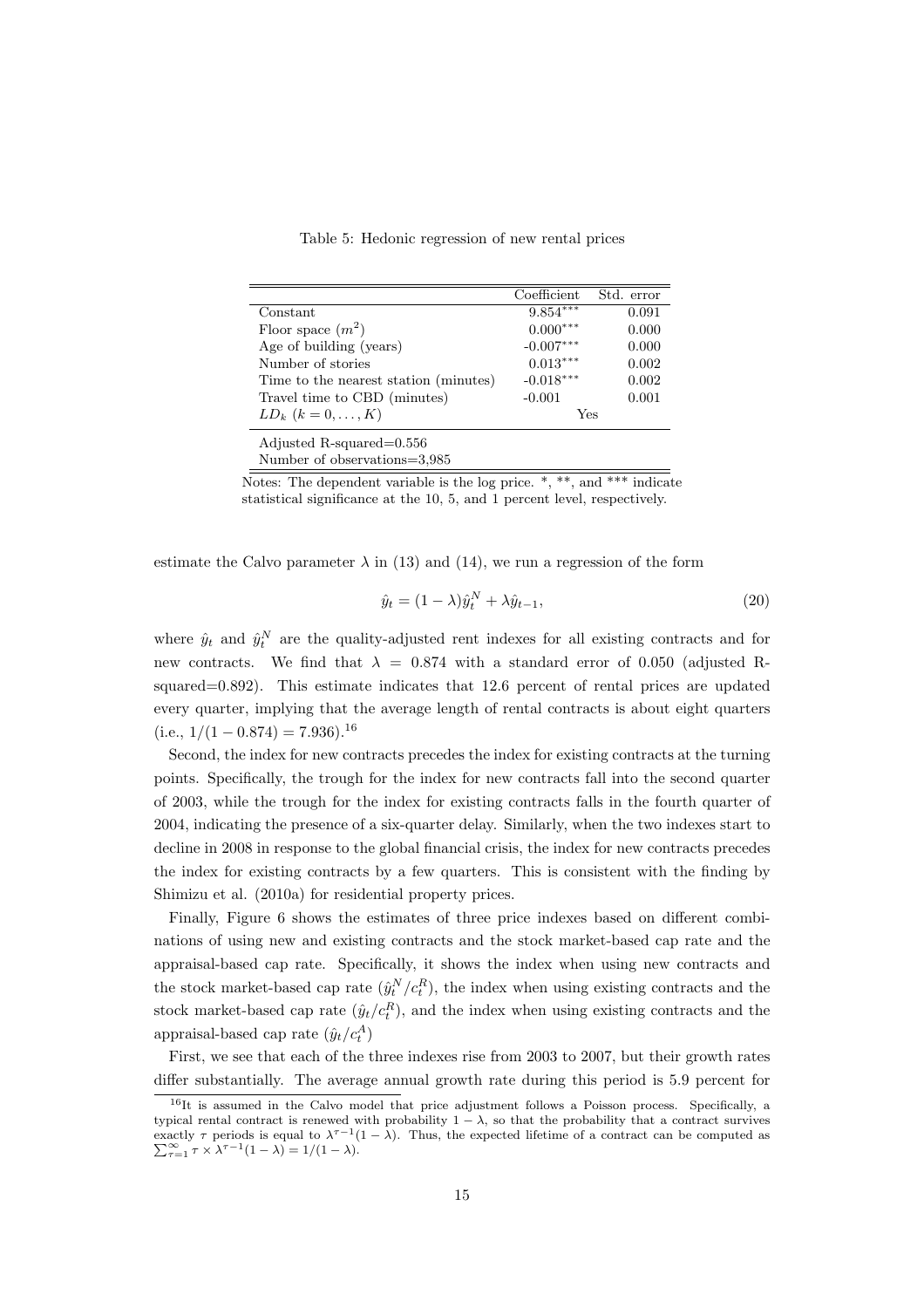$\hat{y}_t / \hat{c}_t^A$  (Rent income from existing contracts/appraisal-based cap rate), 3.2 percent for  $\hat{y}_t / c_t^R$ (Rent income from existing contracts/stock market-based cap rate), and 2.0 percent for  $\hat{y}^N_t/c_t^R$  (Rent income from new contracts/stock market-based cap rate). The considerable difference in growth rates is mainly due to the sticky (and therefore less volatile) movement of the existing rent index. Second, the timing of the peaks differs substantially. That is,  $\hat{y}_t / c_t^R$  and  $\hat{y}_t^N / c_t^R$  peaks in the first quarter of 2007, while  $\hat{y}_t / \hat{c}_t^A$  peaks in the third quarter of 2008, indicating the presence of a six-quarter lag. This suggests that we may be able to detect a market turning point much earlier by utilizing information from the REIT market.

# **5 Conclusion**

With regard to the estimation of commercial property price indexes, appraisal-based property price indexes have been published for many years in several countries such as Japan, the U.S., and the U.K. Yet, although such indexes are widely used, questions have been raised as to whether appraisal-based property indexes adequately reflect market conditions. At the same time, using transaction prices for the estimation of indexes has faced considerable difficulties in many countries, including Japan, because of a lack of sufficient transaction price data. A further complication is that commercial properties tend to be considerably more heterogeneous than residential properties, so that rigorous quality adjustments are necessary.

In this paper, we sought to develop a new method to estimate quality adjusted commercial property price indexes using real estate investment trust (REIT) data. Our method is based on the present value approach, but the way the denominator (i.e., the discount rate) and the numerator (i.e., cash flows from properties) are estimated differs from the traditional approach. We estimate the discount rate based on the share prices of REITs, which can be regarded as the stock market's valuation of the set of properties owned by the REITs. As for the numerator, we use rental prices associated only with new rental contracts rather than those associated with all existing contracts.

Using a dataset with prices and cash flows for about 500 commercial properties included in Japanese REITs for the period 2003 to 2010, we found that our price index signals turning points much earlier than an appraisal-based price index; specifically, our index peaks in the first quarter of 2007, while the appraisal-based price index exhibits a turnaround only in the third quarter of 2008. This suggests that the share prices of REITs provide useful information in constructing commercial property price indexes. We also found that Tobin's q, i.e. the ratio of the stock market valuation of the properties owned by REITs to the appraisal valuation, was close to unity in 2004-2005 but started to rise quickly in the latter half of 2006, eventually reaching over 1.8 in 2007. We argued that the deviation of Tobin's q from unity may be due to measurement errors in appraisal prices or may stem from a lack of price arbitrage between the stock market and the property market.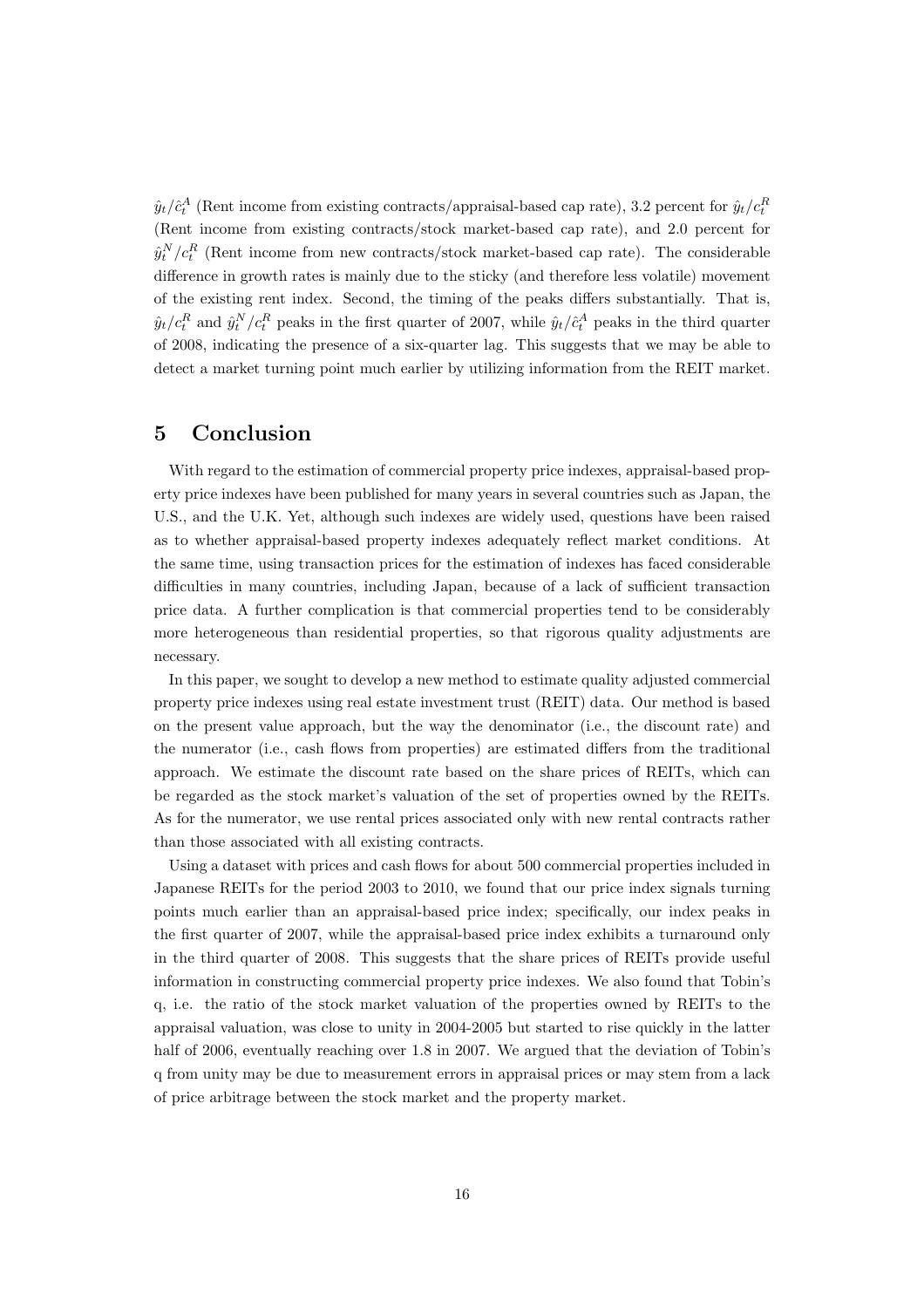## **References**

- [1] Bokhari, S and D. Geltner (2012), "Estimating Real Estate Price Movements for High Frequency Tradable Indexes in a Scarce Data Environment," *Journal of Real Estate Finance and Economics*, Volume 45, Issue 2, 522-543.
- [2] Calvo, Guillermo, (1983), "Staggered Prices in a Utility-maximizing Framework," *Journal of Monetary Economics* 12, 383-398.
- [3] Clayton, J., D. Geltner. and S. W. Hamilton (2001), "Smoothing in Commercial Property Valuations: Evidence from Individual Appraisals," *Real Estate Economics*, 29, 337-360.
- [4] Crosby, N., S. Devaney, T. Key and G. Matysiak (2003), "Valuation Accuracy: Reconciling the Timing of the Valuation and Sale," Working Papers in Real Estate & Planning 06/03, University of Reading.
- [5] Crosby, N., C. Lizieri and P. McAllister (2009), "Means, Motive and Opportunity? Disentangling Client Influence on Performance Measurement Appraisals," Working Papers in Real Estate & Planning 09/09, University of Reading.
- [6] Devaney, S. and R. M. Diaz (2009), "Transaction Based Indices for the UK Commercial Property Market: Exploration and Evaluation Using IPD Data," University of Aberdeen Business School, Discussion Paper 2010-02.
- [7] Diewert, W. E. (2007), "The Paris OECD-IMF Workshop on Real Estate Price Indexes: Conclusions and Future Directions," Discussion Paper 07-01, Department of Economics, University of British Columbia.
- [8] Fisher, J., D. Geltner, and R. B. Webb (1994), "Value Indices of Commercial Real Estate: A Comparison of Index Construction Methods, " *Journal of Real Estate Finance and Economics*, 9, 137-164.
- [9] Geltner, D. (1997), "The Use of Appraisals in Portfolio Valuation and Index," *Journal of Real Estate Finance and Economics*, 15, 423-445.
- [10] Geltner, D. and W. Goetzmann (2000), "Two Decades of Commercial Property Returns: A Repeated-Measures Regression-Based Version of the NCREIF Index," *Journal of Real Estate Finance and Economics*, 21, 5-21.
- [11] Geltner, D. and B. Kluger (1996), "A Regression-based Approach to Developing Historical Indices of Commercial Property Returns by Type of Property Based on REIT Share Returns," Presentation at AREUEA Annual Meeting, January 5-7, 1996.
- [12] Geltner, D. and H. Pollakowski (2007), "A Set of Indexes for Trading Commercial Real Estate Based on the Real Capital Analytics Transaction Prices Database." Available at: http://mit.edu/cre/research/credl/rca/MIT-wp-r2.pdf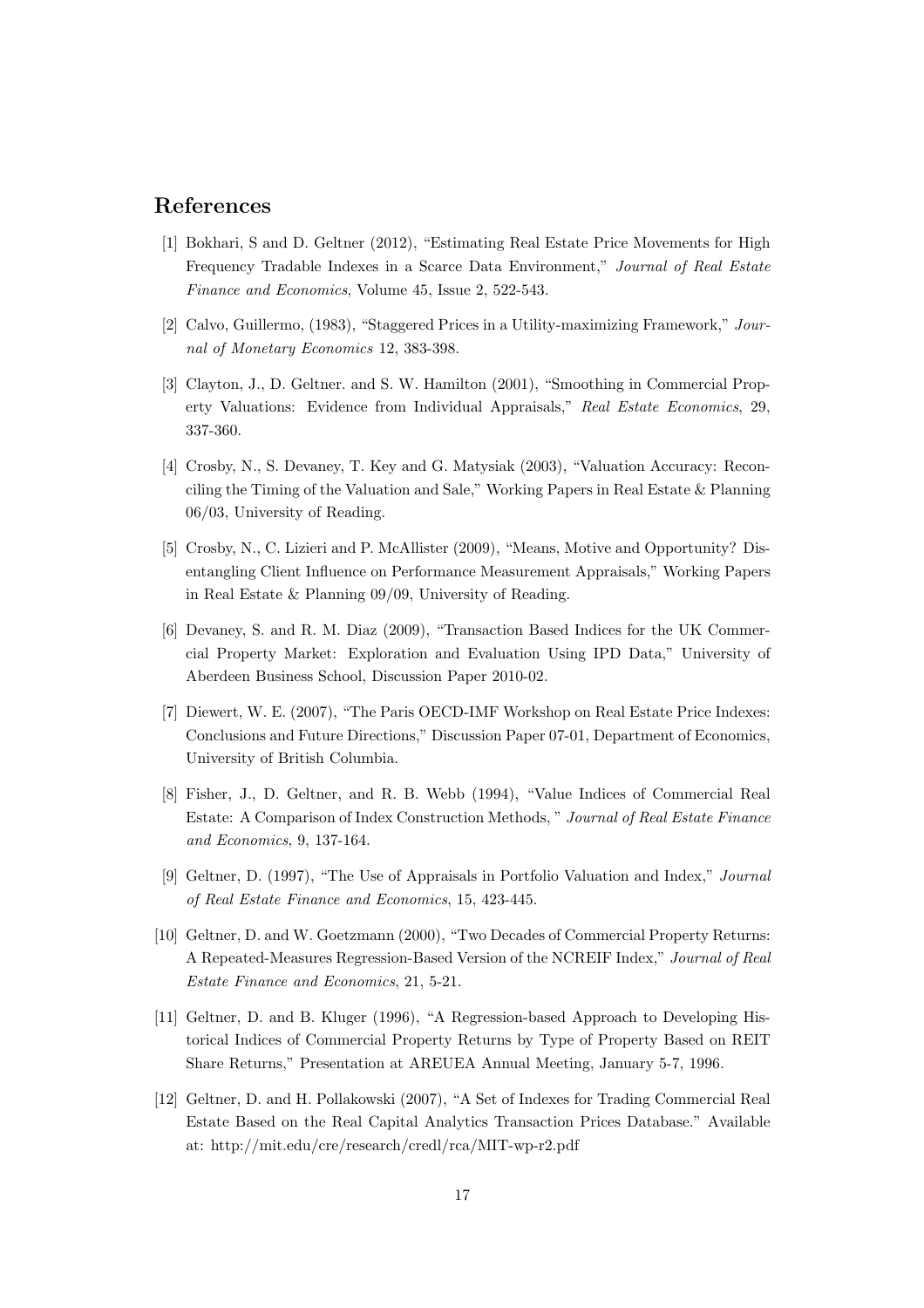- [13] Geltner, D., H. Pollakowski, H. Horrigan, and B. Case (2010), "REIT-Based Pure Property Return Indexes," United States Patent Application Publication, Publication Number: US 2010/0174663 A1, Publication Date: July 8, 2010.
- [14] Gordon, M. J (1959), "Dividends, Earnings, and Stock Prices," *Review of Economics and Statistics*, 41, 99-105.
- [15] Hayashi, F., and T. Inoue (1991), "The Relation Between Firm Growth and Q with Multiple Capital Goods: Theory and Evidence from Panel Data on Japanese Firms," *Econometrica*, 59(3), 731-753.
- [16] Horrigan, H., B. Case, D. Geltner, and H. Pollakowski (2009), "REIT-Based Property Return Indices: A New Way to Track and Trade Commercial Real Estate," *Journal of Portfolio Management* 35(5), 80-91.
- [17] Lamont, Owen A. and R. H. Thaler (2003), "Anomalies: The Law of One Price in Financial Markets," *Journal of Economic Perspectives*, Volume 17, Number 4, November 2003, 191-202.
- [18] Nishimura, K. G. and C. Shimizu (2003), "Distortion in Land Price Information: Mechanism in Sales Comparables and Appraisal Value Relation," Center of International Research on the Japanese Economy Discussion Paper (University of Tokyo), No.195. Available at:http://www.cs.reitaku-u.ac.jp/sm/shimizu/Paper/2003cf195.pdf
- [19] Ooi, T. L. Joseph, Newell Graeme, Sing Tien-Foo (2006), "The Growth of REIT Markets in Asia," *Journal of Real Estate Literature*, Volume 14, Number 2, 203-222.
- [20] Ooi, T. L. Joseph, Seow-Eng Ong, and Poh-Har Neo (2011), "The Wealth Effects of Property Acquisitions: Evidence from Japanese and Singaporean REITs," *Real Estate Economics* 39 (3), 487-505.
- [21] Quan, D. C. and J. M. Quigley (1991), "Price Formation and the Appraisal Function in Real Estate Markets, " *Journal of Real Estate Finance and Economics*, 4, 127-146.
- [22] Shimizu, C. and K. G. Nishimura (2006), "Biases in Appraisal Land Price Information: The Case of Japan," *Journal of Property Investment and Finance*, 24, No.2, 150-175.
- [23] Shimizu, C. and K. G. Nishimura (2007), "Pricing Structure in Tokyo Metropolitan Land Markets and Its Structural Changes: Pre-bubble, Bubble, and Post-bubble Periods," *Journal of Real Estate Finance and Economics*, 35(4), 495-496.
- [24] Shimizu, C., K. G. Nishimura and T. Watanabe (2010a), "Residential Rents and Price Rigidity: Micro Structure and Macro Consequences,"*Journal of Japanese and International Economies*, Vol. 24, 282-299.
- [25] Shimizu, C., K. G. Nishimura and T. Watanabe (2010b), "House Prices in Tokyo: A Comparison of Repeat-sales and Hedonic Measures," *Journal of Economics and Statistics*, Vol. 230(6), 792-813.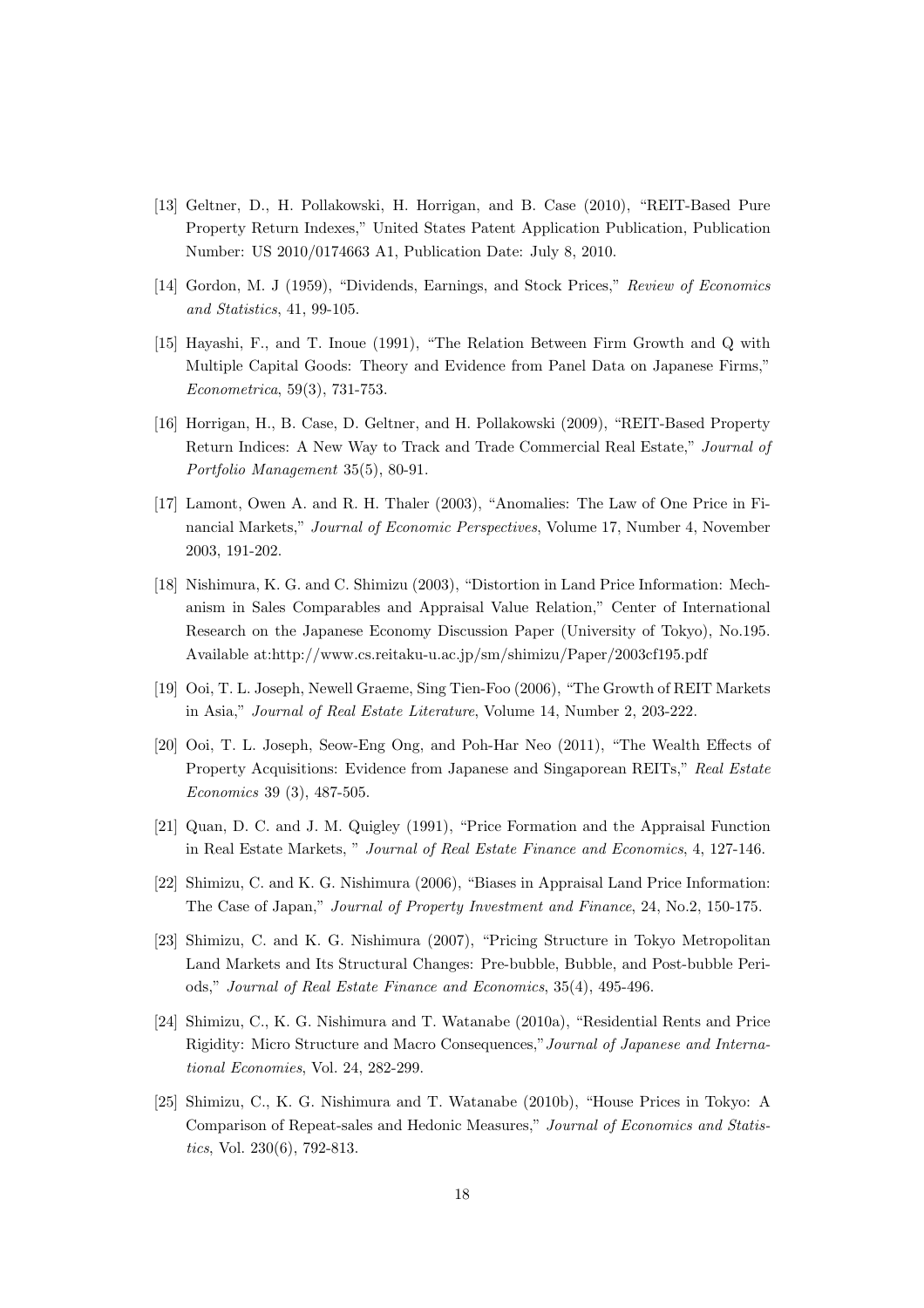- [26] Shimizu, C., K. G. Nishimura and T. Watanabe (2012), "Biases in Commercial Appraisal-based Property Price Indexes: Lessons from Japanese Experience in the Bubble Period," Paper presented at the European Central Bank conference on "Commercial Property Price Indicators" May 10-11, 2012.
- [27] Tobin, J. (1969), "A General Equilibrium Approach to Monetary Theory," *Journal of Money, Credit and Banking* 1(1), 15-29.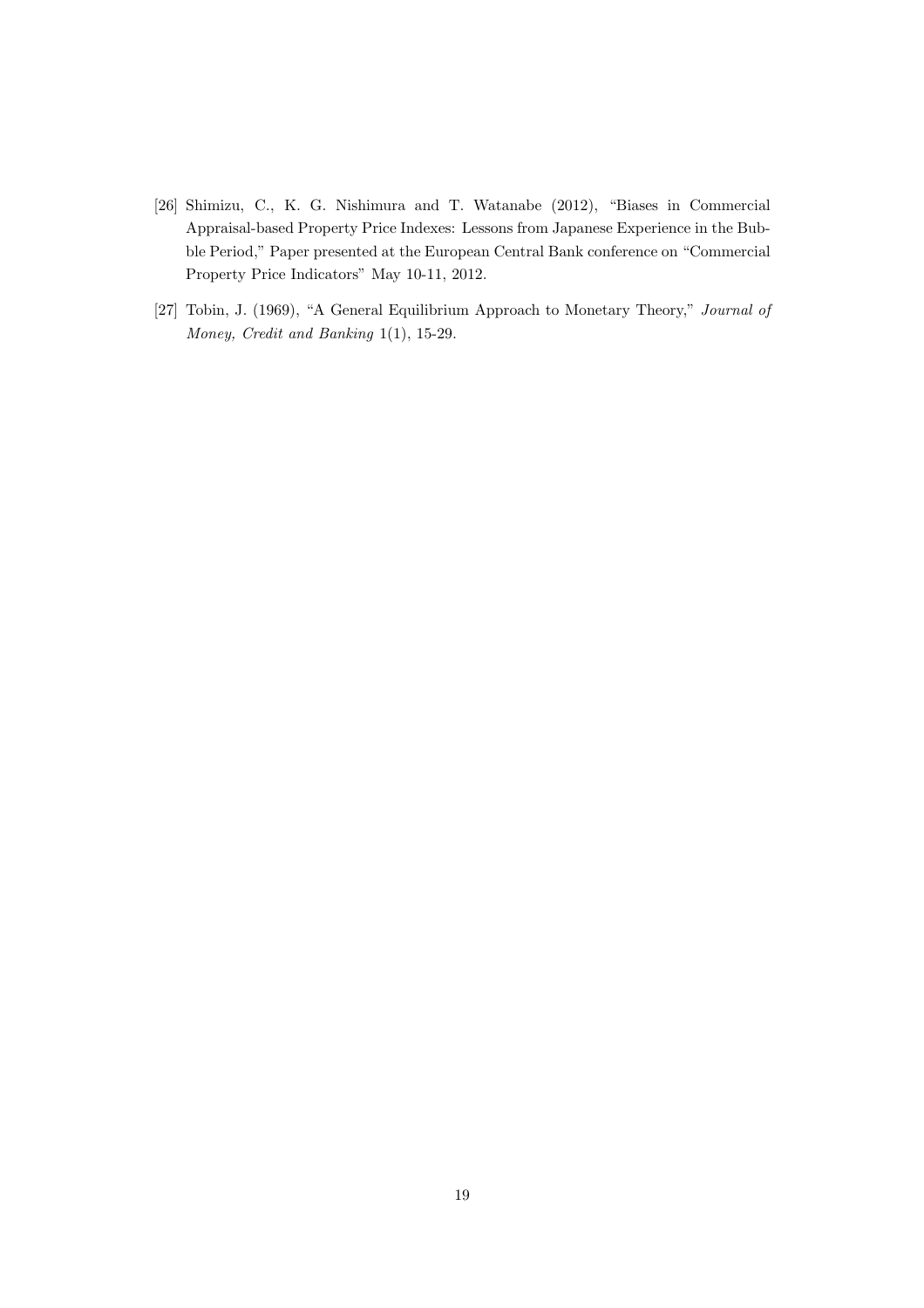

Figure 1: Hedonic estimates of appraisal price, NOI, and the cap rate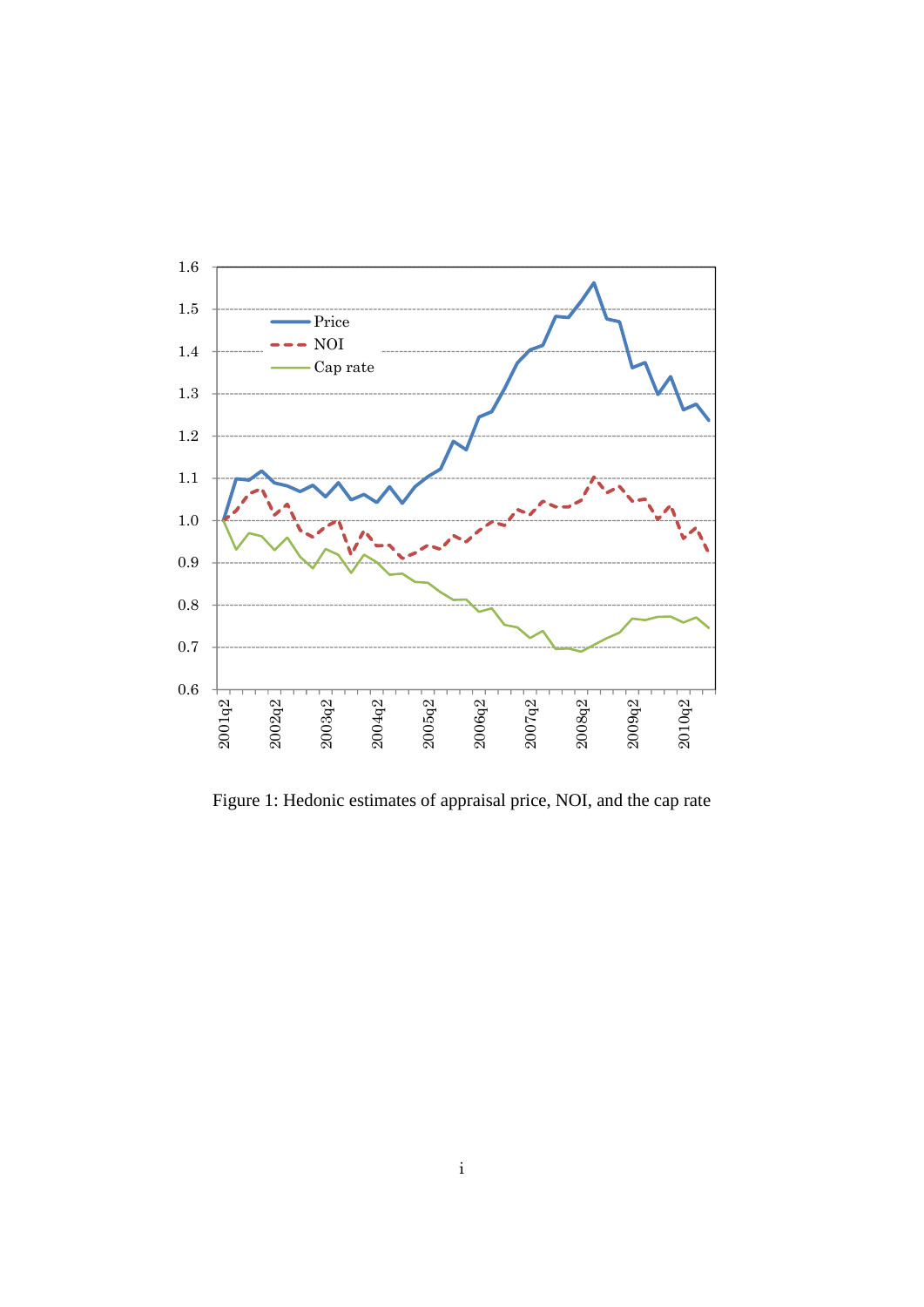

Figure 2: Cap rates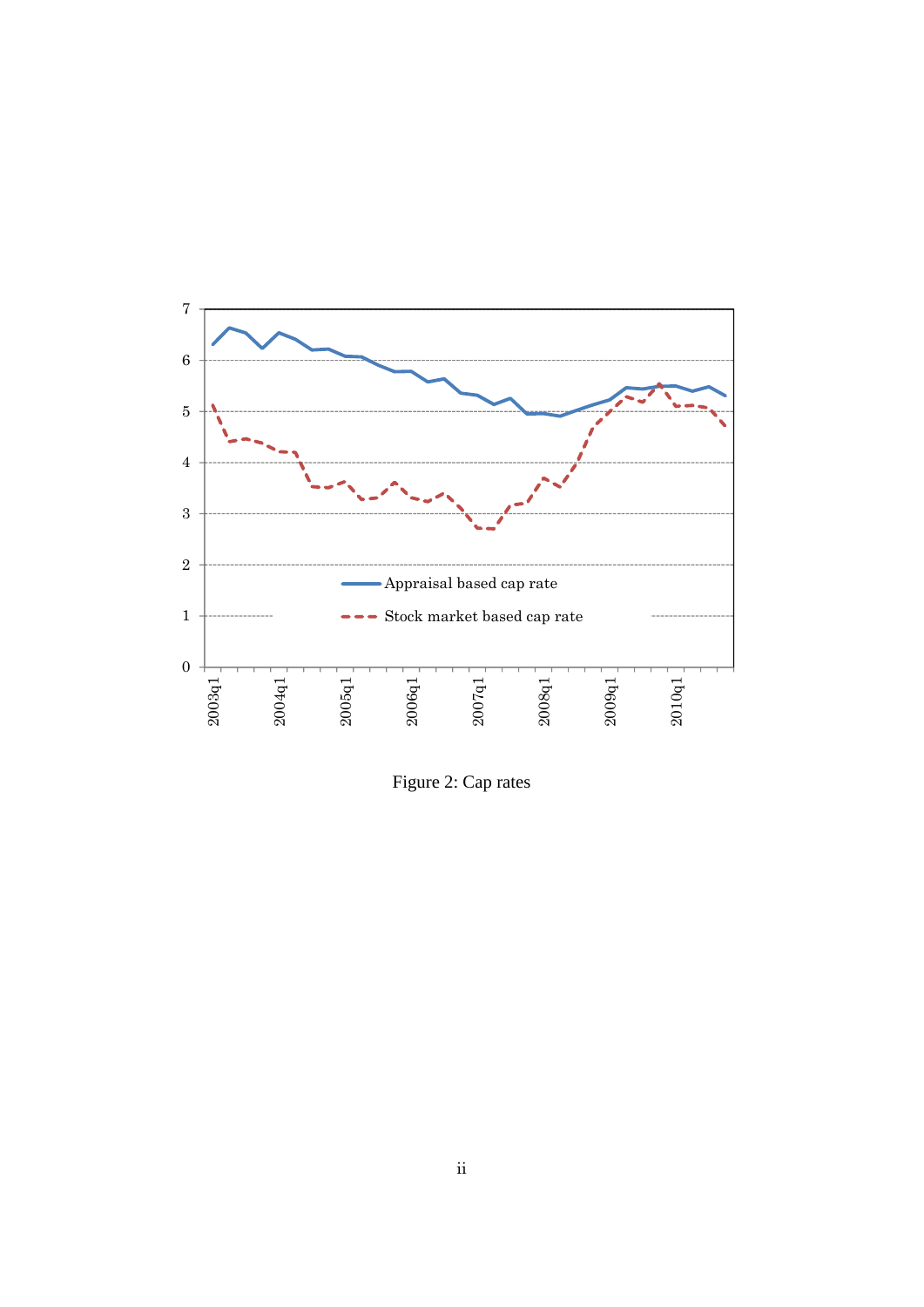

Figure 3: Estimates of risk premiums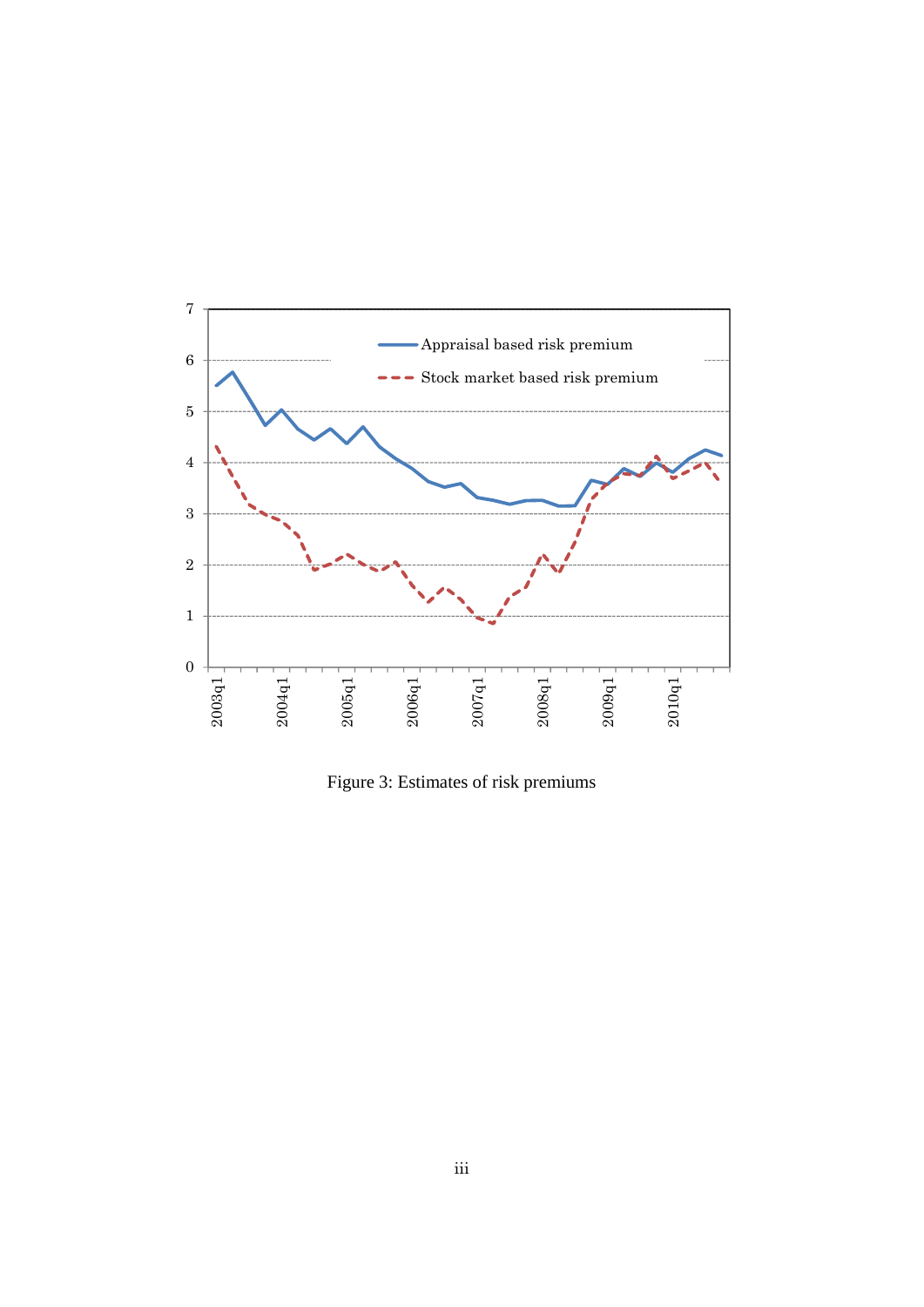

Figure 4: Estimates of Tobin's q for individual REITs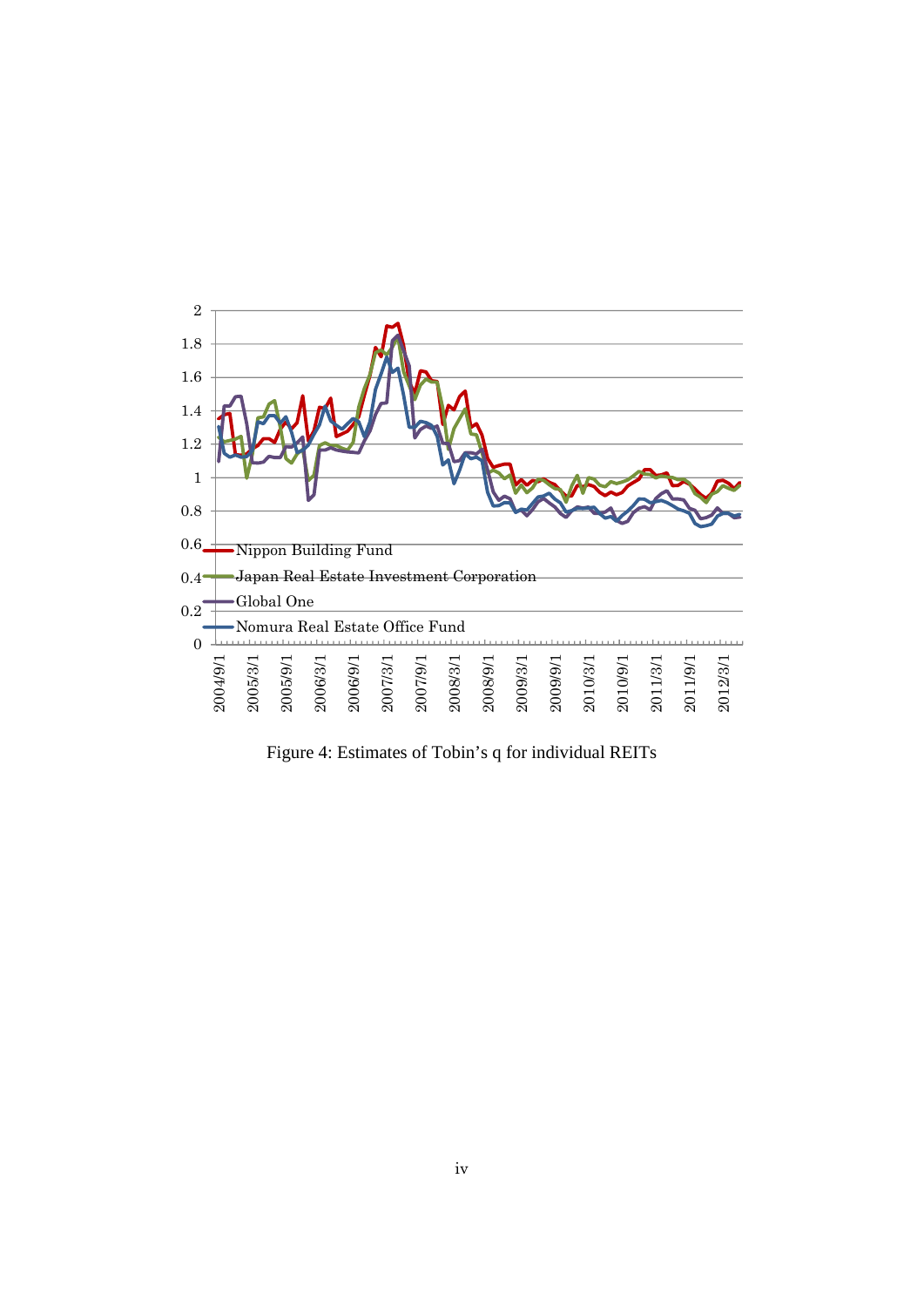

Figure 5: Hedonic estimates of rent indexes